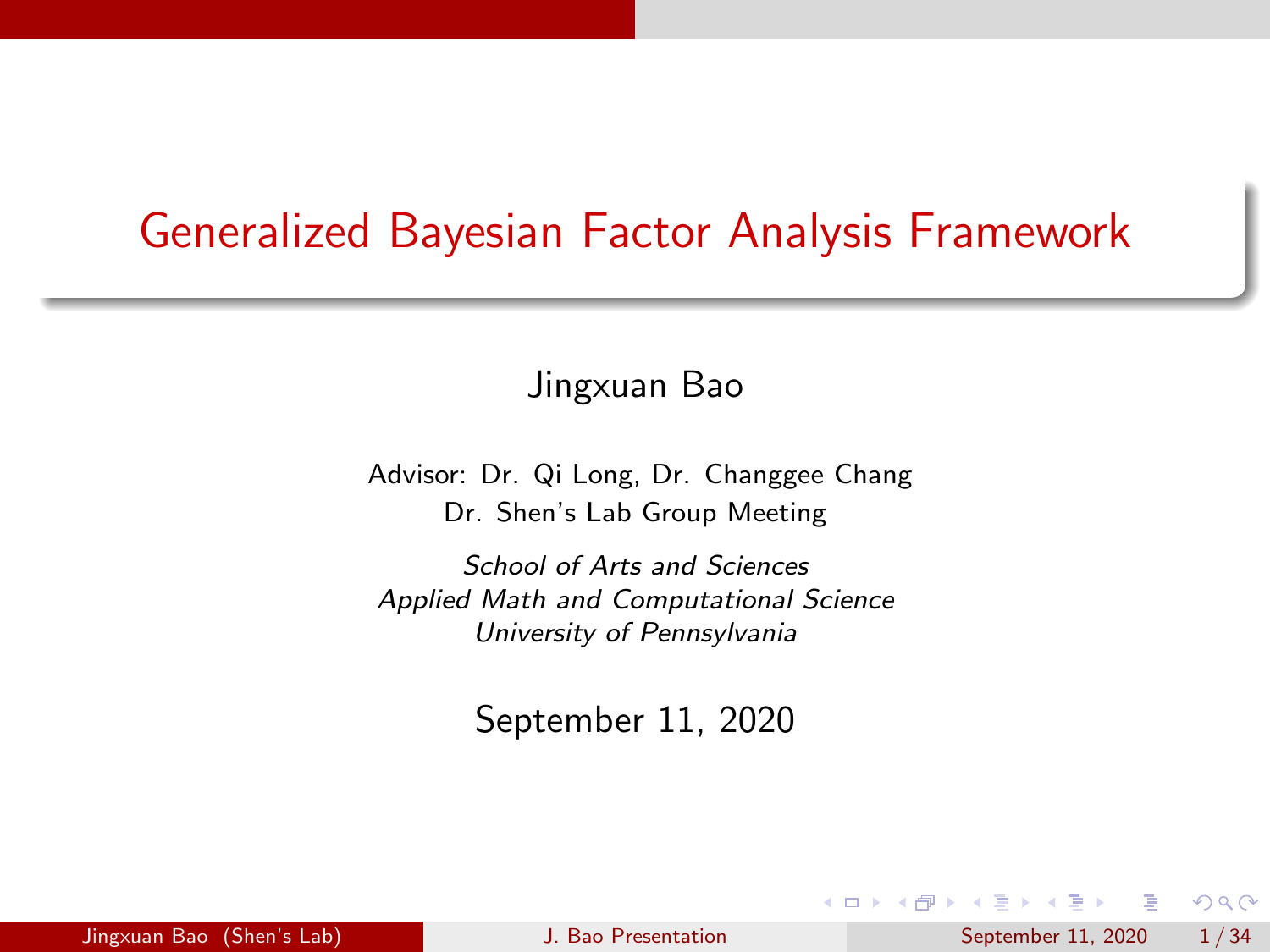### **Overview**





2 [Model Formulation](#page-5-0)





 $299$ 

目

イロト イ部 トイモ トイモト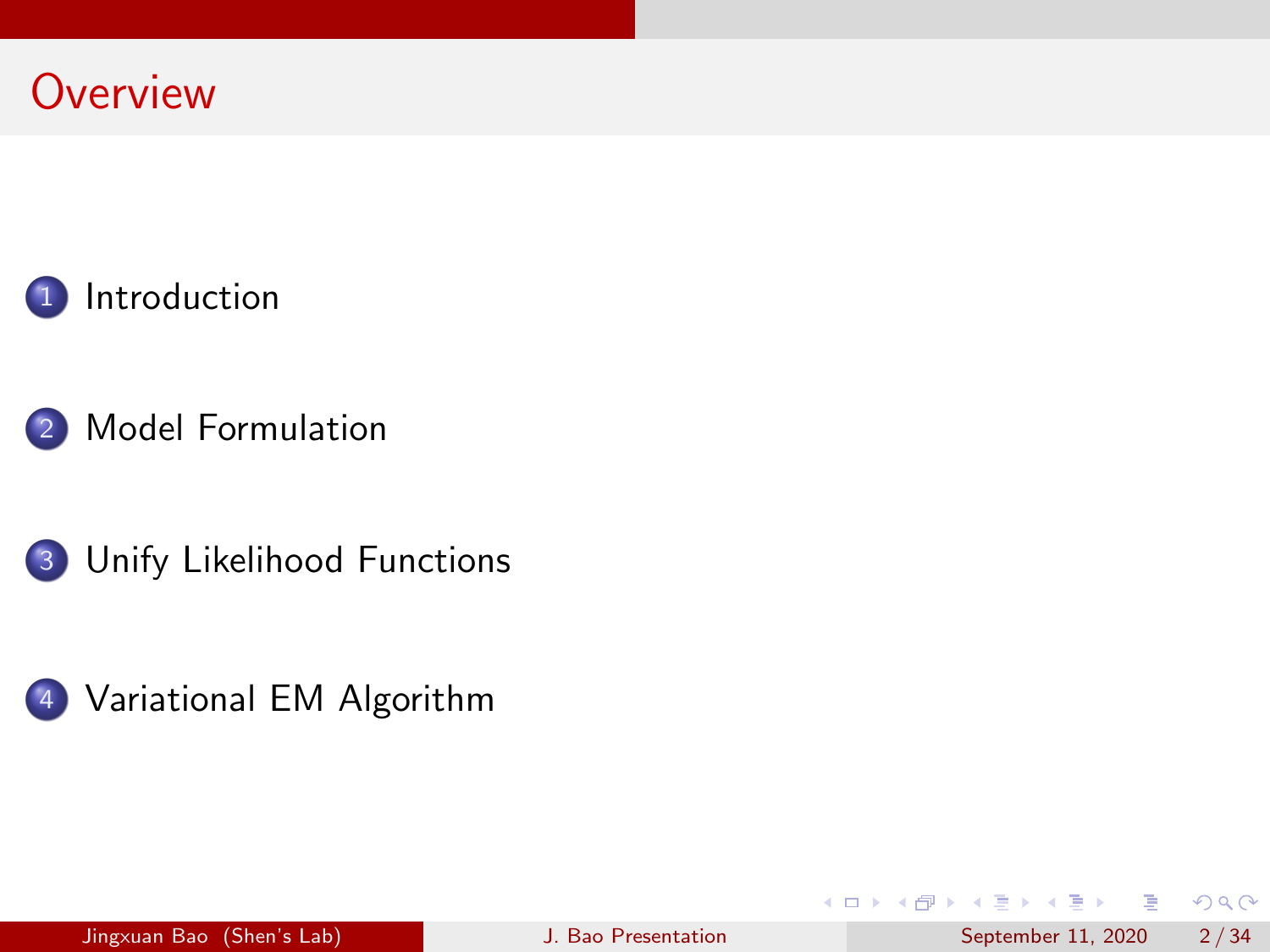## <span id="page-2-0"></span>Motivation

ヨメ メラ

 $299$ 

э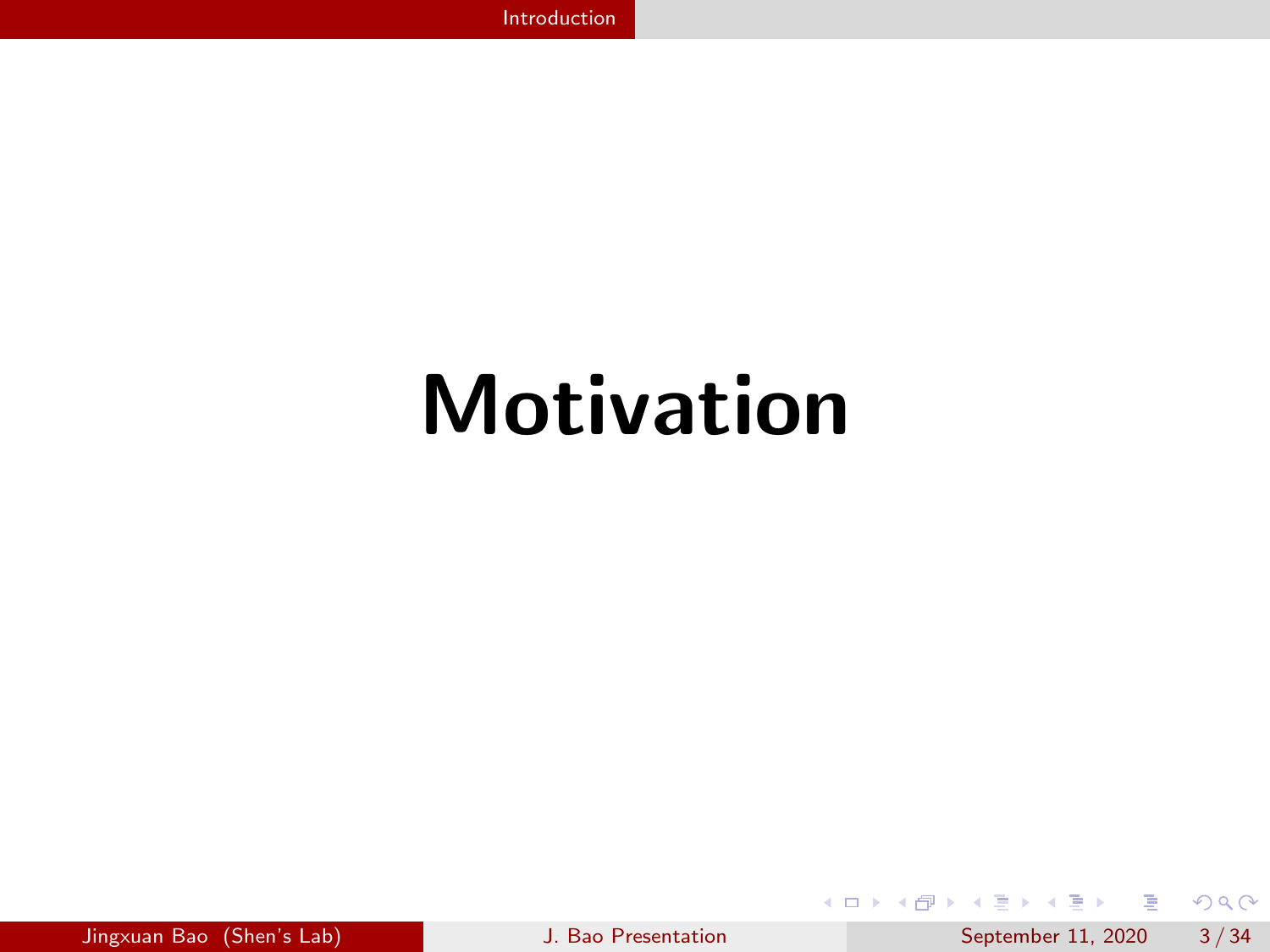### **Motivation**

### What is a Generalized Bayesian Factor Analysis (GBFA) model?

The GBFA is used for extraction of the common factors.

Why we need GBFA model?

Example: Clustering - Grouping about the data.

目

 $QQ$ 

 $\mathcal{A} \oplus \mathcal{B}$  and  $\mathcal{A} \oplus \mathcal{B}$  and  $\mathcal{B} \oplus \mathcal{B}$ 

4 0 F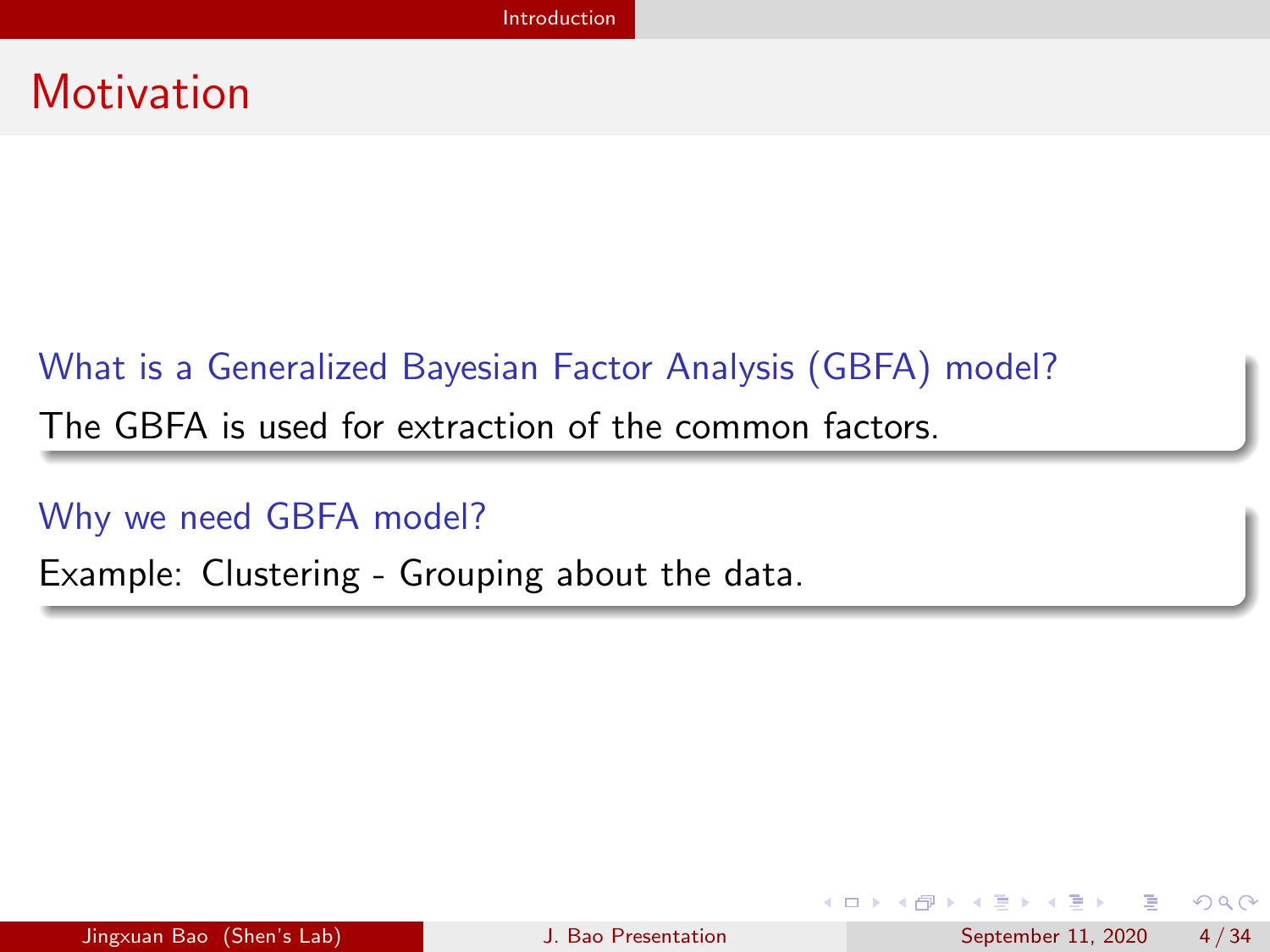### What is Factor Analysis Model?

Suppose we have a set of p observable random variables  $x_1, \ldots, x_p$ , with means  $\mu_1, \ldots, \mu_p$ . Suppose for some unknown constants  $l_{ii}$  and unobserved random variables  $F_j$  , where  $i\in {1,2,\ldots,p}$  and  $j\in{1,2,\ldots,k},$ where  $k < p$ , we have that the terms in each random variable should be writeable as a linear combination of the common factors:

$$
x_i - \mu_i = l_{i1}F_1 + \dots + l_{ik}F_k + \epsilon_i.
$$
  

$$
\begin{bmatrix} x_1 - \mu_1 \\ x_2 - \mu_2 \\ \dots \\ x_p - \mu_p \end{bmatrix} = \begin{bmatrix} l_{11} & l_{12} & \dots & l_{1k} \\ l_{21} & l_{22} & \dots & l_{2k} \\ \dots & \dots & \dots & \dots \\ l_{p1} & l_{p2} & \dots & l_{pk} \end{bmatrix} \begin{bmatrix} F_1 \\ F_2 \\ \dots \\ F_k \end{bmatrix} + \begin{bmatrix} \epsilon_1 \\ \epsilon_2 \\ \dots \\ \epsilon_p \end{bmatrix}
$$

Here, the  $\epsilon_i$  are unobserved stochastic error terms with zero mean and finite variance, which may not be the same for all  $i$ .

Jingxuan Bao (Shen's Lab) [J. Bao Presentation](#page-0-0) September 11, 2020 5 / 34

 $\Omega$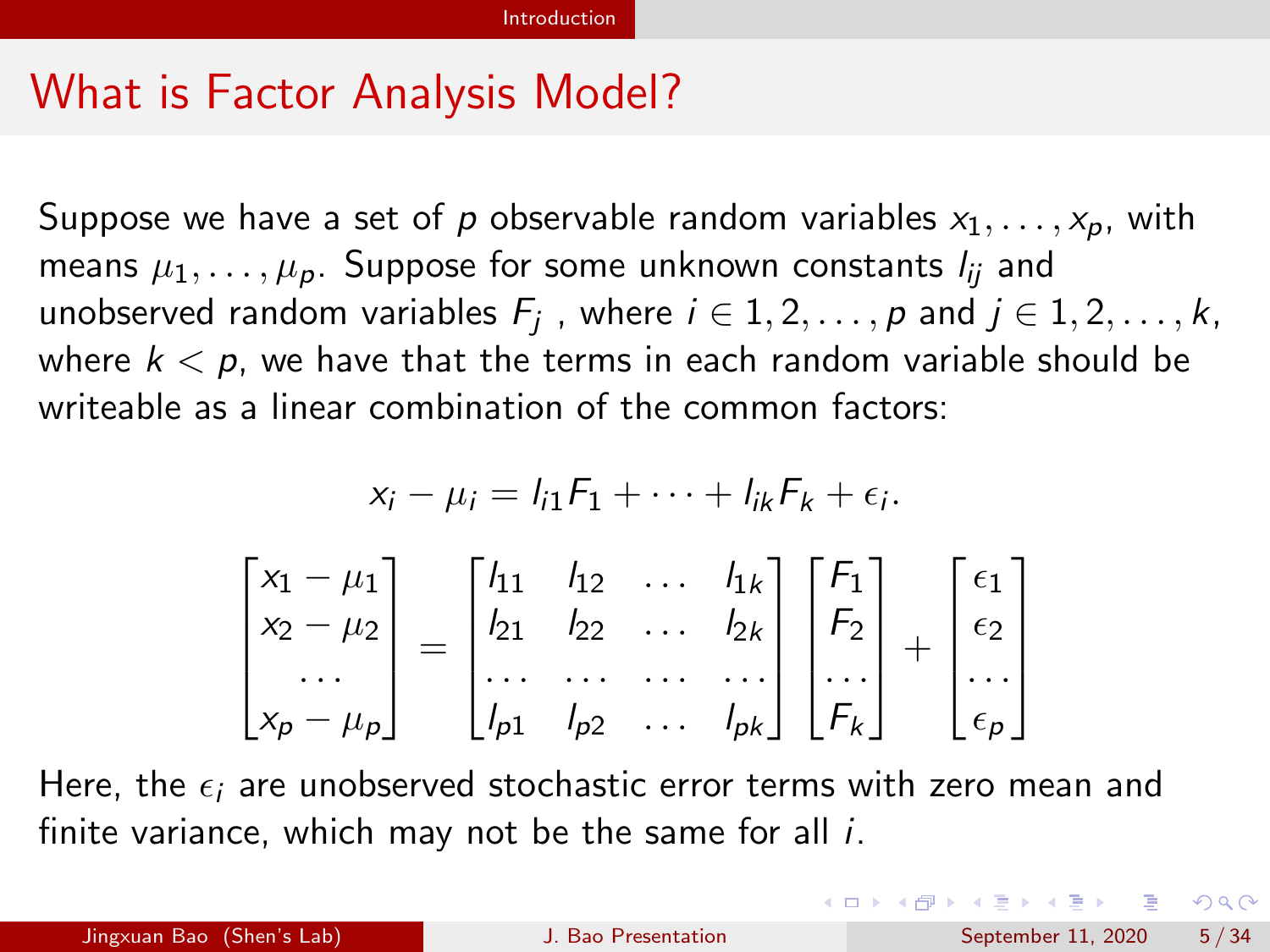化重新润滑

<span id="page-5-0"></span>**← ロ → → ← 何 →** 

 $QQ$ 

э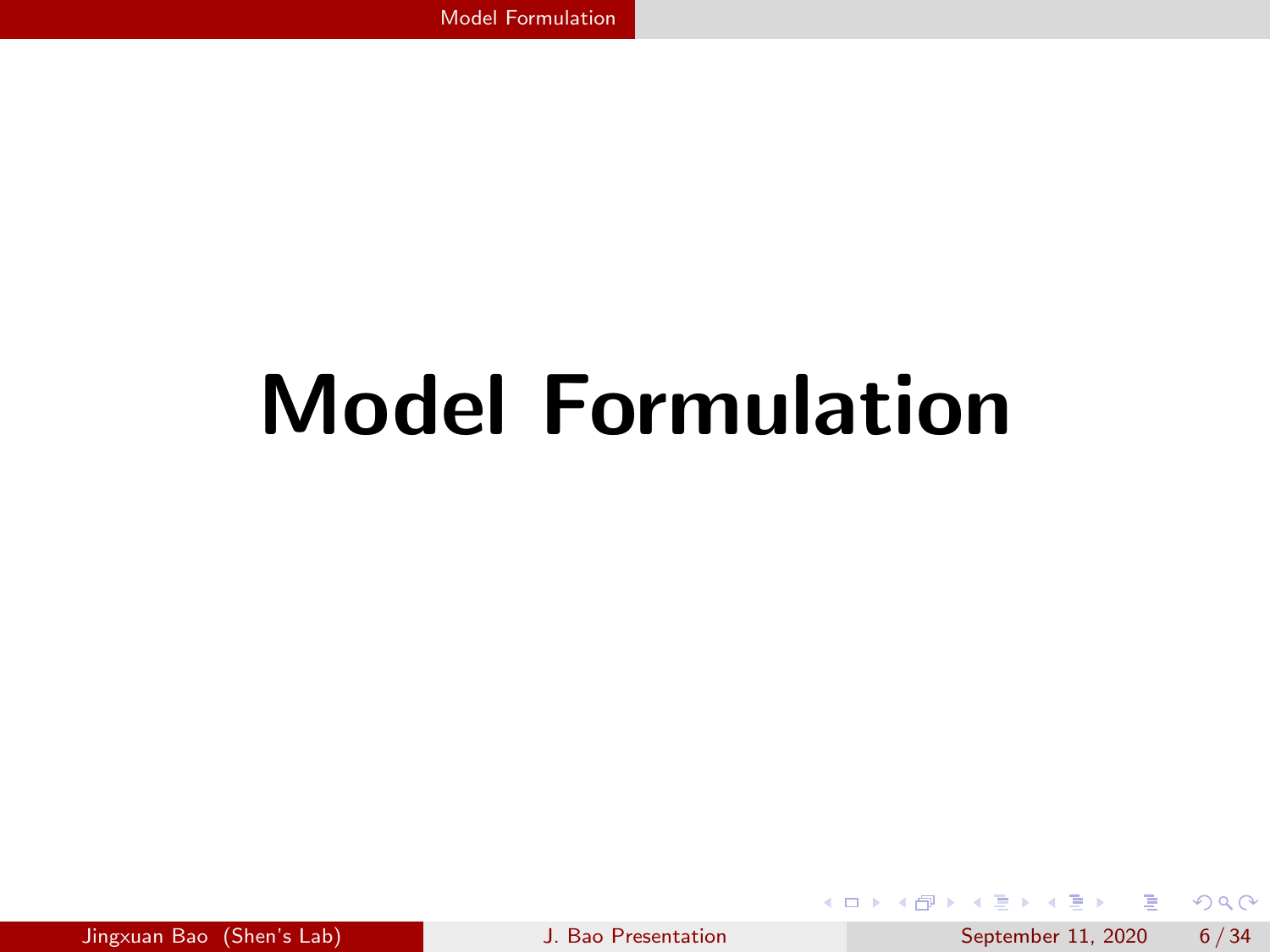Suppose we have H multi-modal data generated from various technologies, say  $X^1_{p_1 \times n}, \ldots, X^H_{p_H \times n}$ . Denote

$$
X = \begin{bmatrix} X_{p_1 \times n}^1 \\ X_{p_2 \times n}^2 \\ \dots \\ X_{p_H \times n}^H \end{bmatrix} \in \mathbb{R}^{p \times n}
$$

where  $p = \sum_{h=1}^{H} p_h$ .

 $\Omega$ 

 $A \equiv \begin{pmatrix} 1 & 0 & 0 \\ 0 & 1 & 0 \\ 0 & 0 & 0 \end{pmatrix} \in A \Rightarrow A \equiv \begin{pmatrix} 1 & 0 & 0 \\ 0 & 1 & 0 \\ 0 & 0 & 0 \end{pmatrix} \in A$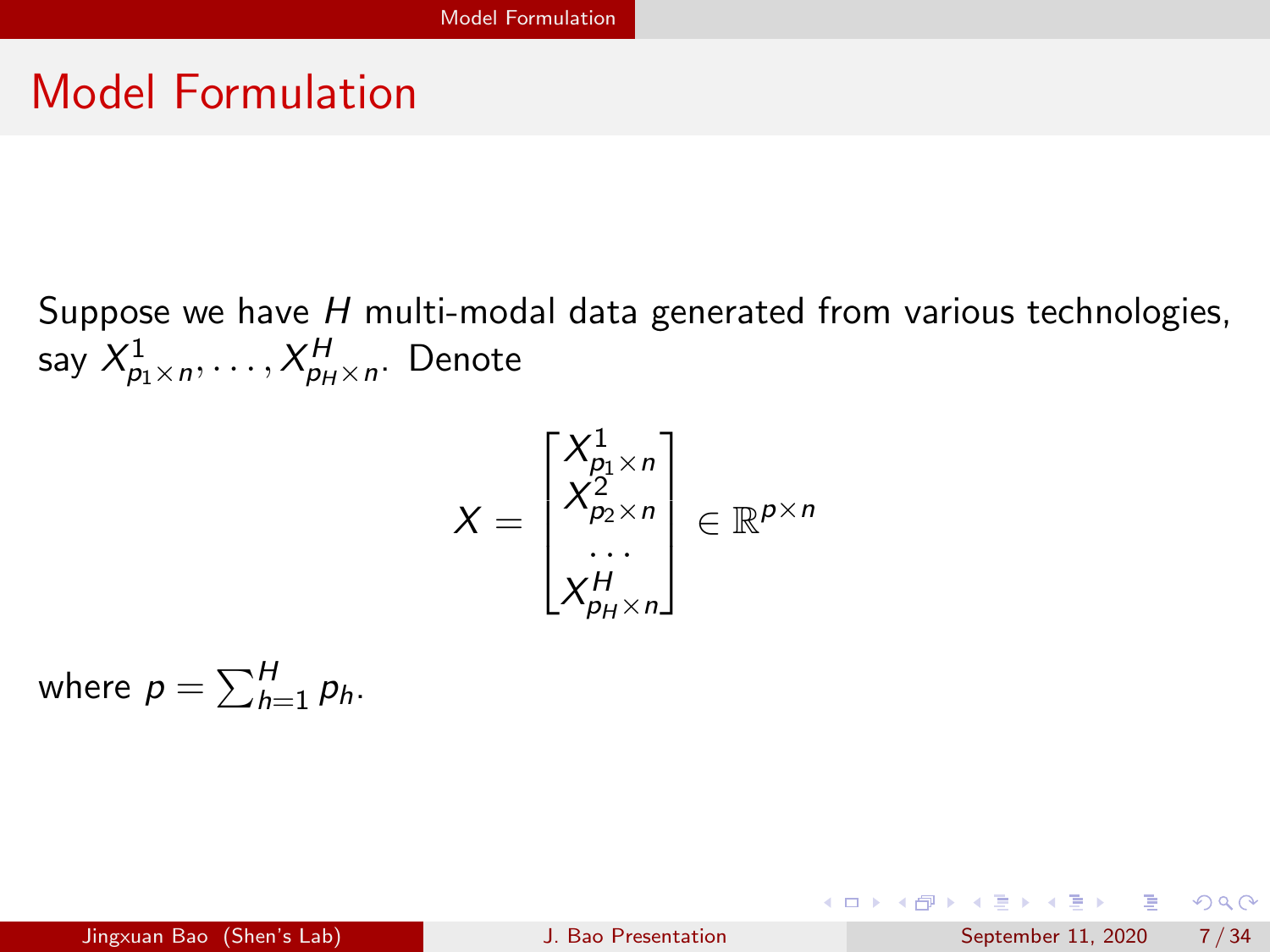Example: Three datasets from CellMiner, two of which are gene expression data and the other one is protein abundance data.

- The first data a transcript profile data based on Affymetrix HG-U133 chips;
- The second data a mRNA expression data based on Agilent Whole Human Genome Oligo Microarray technology;
- The last data a proteomics profiling data using high-density reverse-phase lysate microarrays.

We use 59 cell line data consisting of 9 subgroups which are common to all three datasets. we select the top 5% of genes with high variance, which results in 491 genes in the affymetrix data, 488 genes in the agilent data, and 94 proteins in proteomics data.

 $QQ$ 

イロト イ団 トイ ヨト イヨト 一番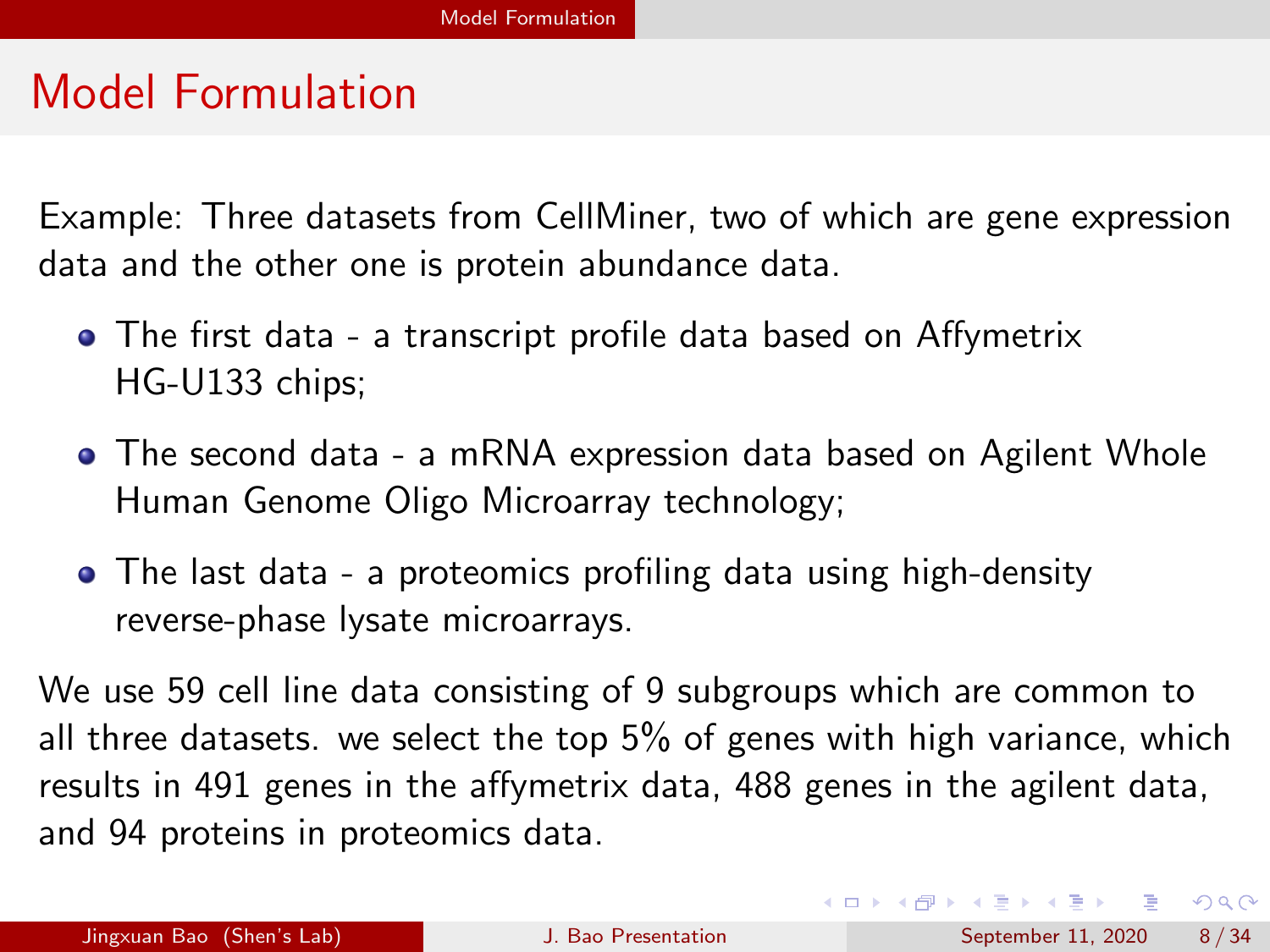Suppose  $x_{ii}$  for all  $1 \le i \le n$  belong to the same distribution family and the distribution of  $X$  has the following form of likelihood which is governed by the parameter matrix  $\mu$ :

$$
\pi(X|\mu) = \prod_{j=1}^p \prod_{\substack{i=1 \ i \text{the } j \text{-th row}}}^n \pi_j(x_{ji}|\mu_{ji})
$$

where in this model, we can assume  $x_{ii}$  follows the binomial, negative binomial, Poisson, and Gaussian distributions.

 $\Omega$ 

イロト イ部 トイヨ トイヨト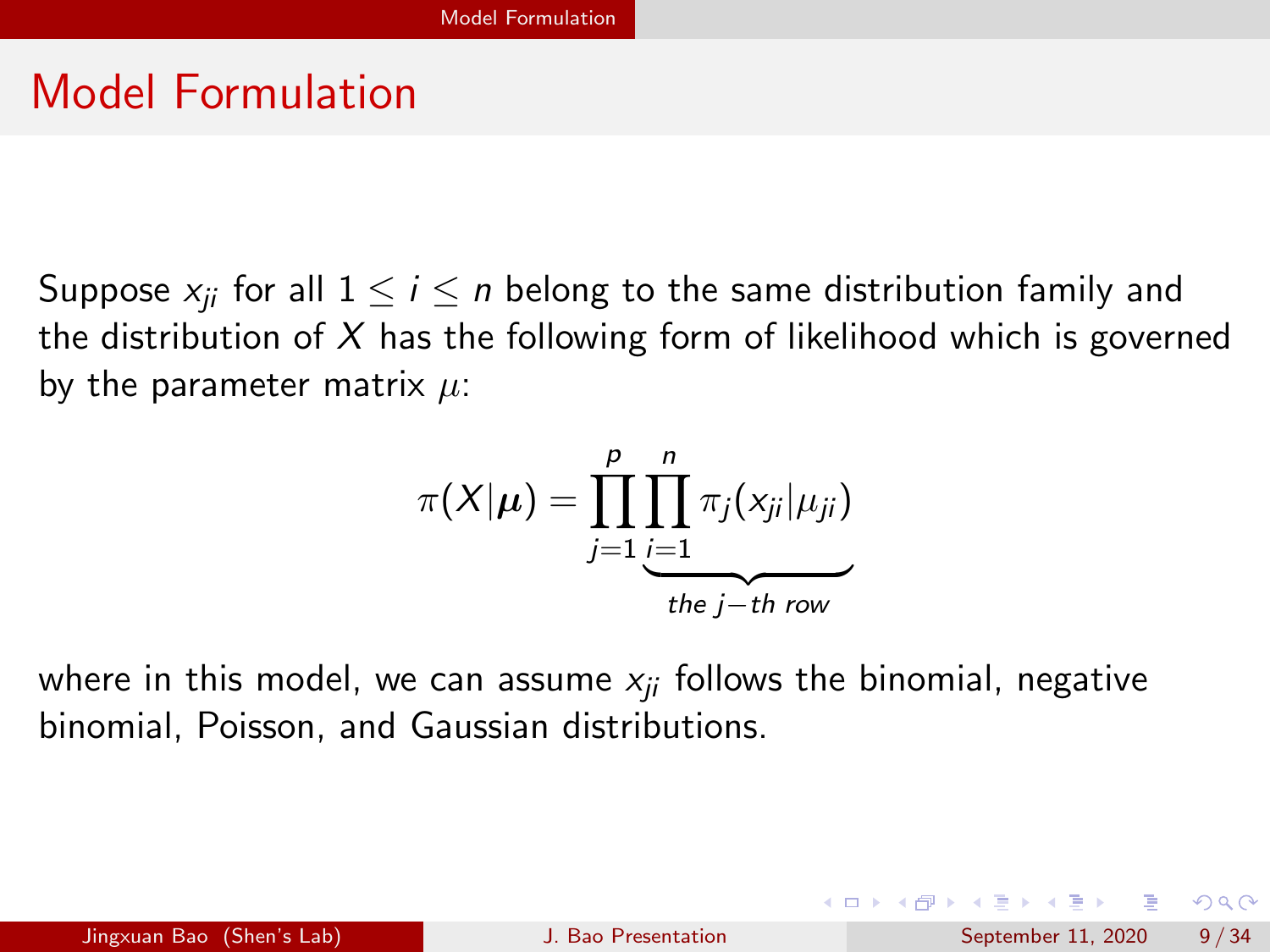### What is  $\mu$ ?

We assume Generalized Bayesian Factor Analysis Model:

Let  $z_i$  be the L-dimensional latent factor for the i-th subject and  $\tilde{w}_i$  be the factor loadings for the j-th feature. Let

$$
\mu = m\mathbf{1}^T + WZ
$$
  
=  $m\mathbf{1}^T + \begin{bmatrix} \tilde{\mathbf{w}}_1 \\ \cdots \\ \tilde{\mathbf{w}}_p \end{bmatrix}_{p \times L} [z_1 \cdots z_n]_{L \times n}$ 

where  $L \ll p$ , **m** is a random variable which represents the location of the data.

- 30

 $\Omega$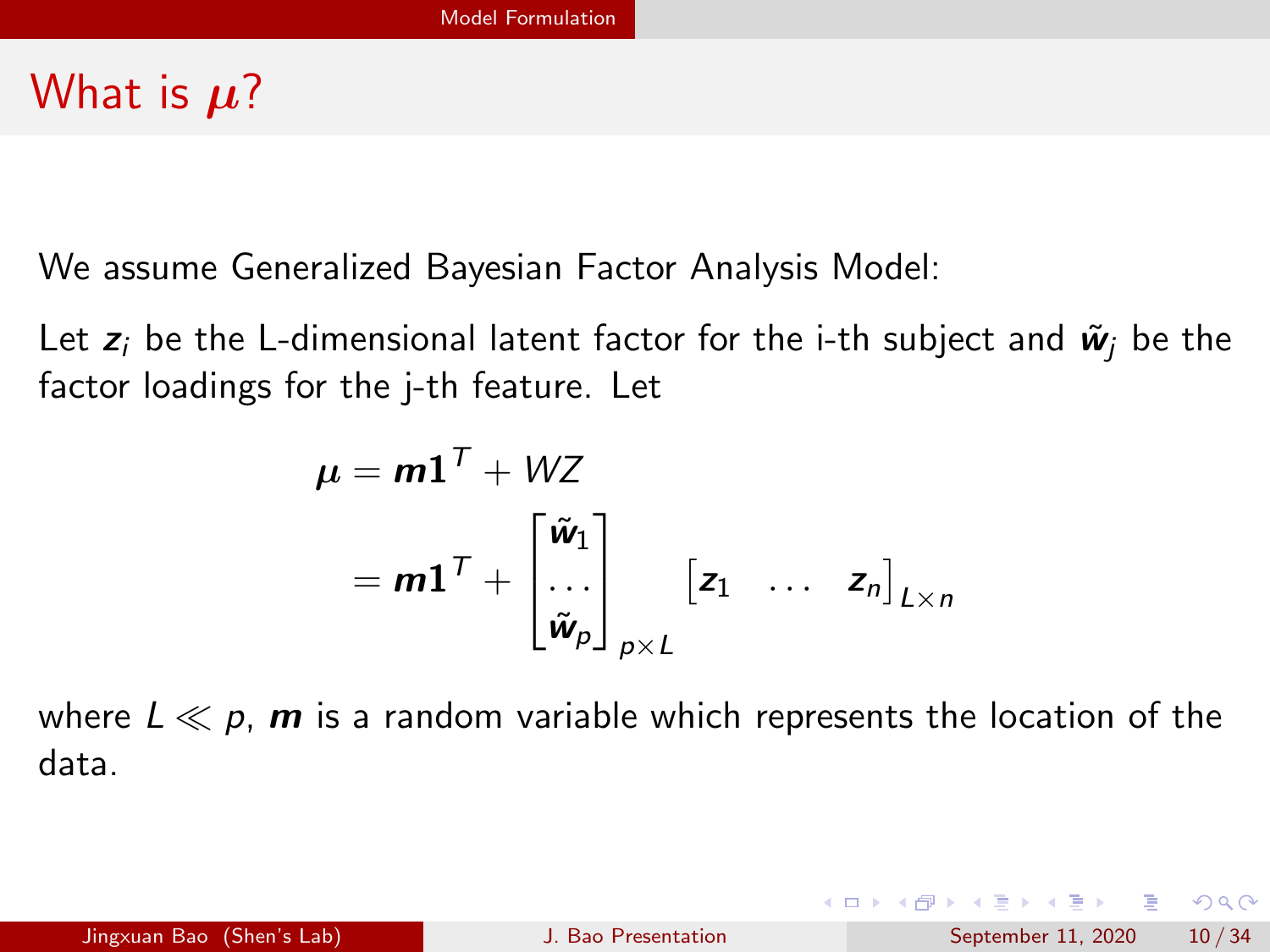Recall that we assume

$$
\pi(X|\mu) = \prod_{j=1}^p \prod_{\substack{i=1 \ i \text{the } j \text{-th row}}}^n \pi_j(x_{ji}|\mu_{ji})
$$

where in this model, we can assume  $x_{ii}$  follows the binomial, negative binomial, Poisson, and Gaussian distributions.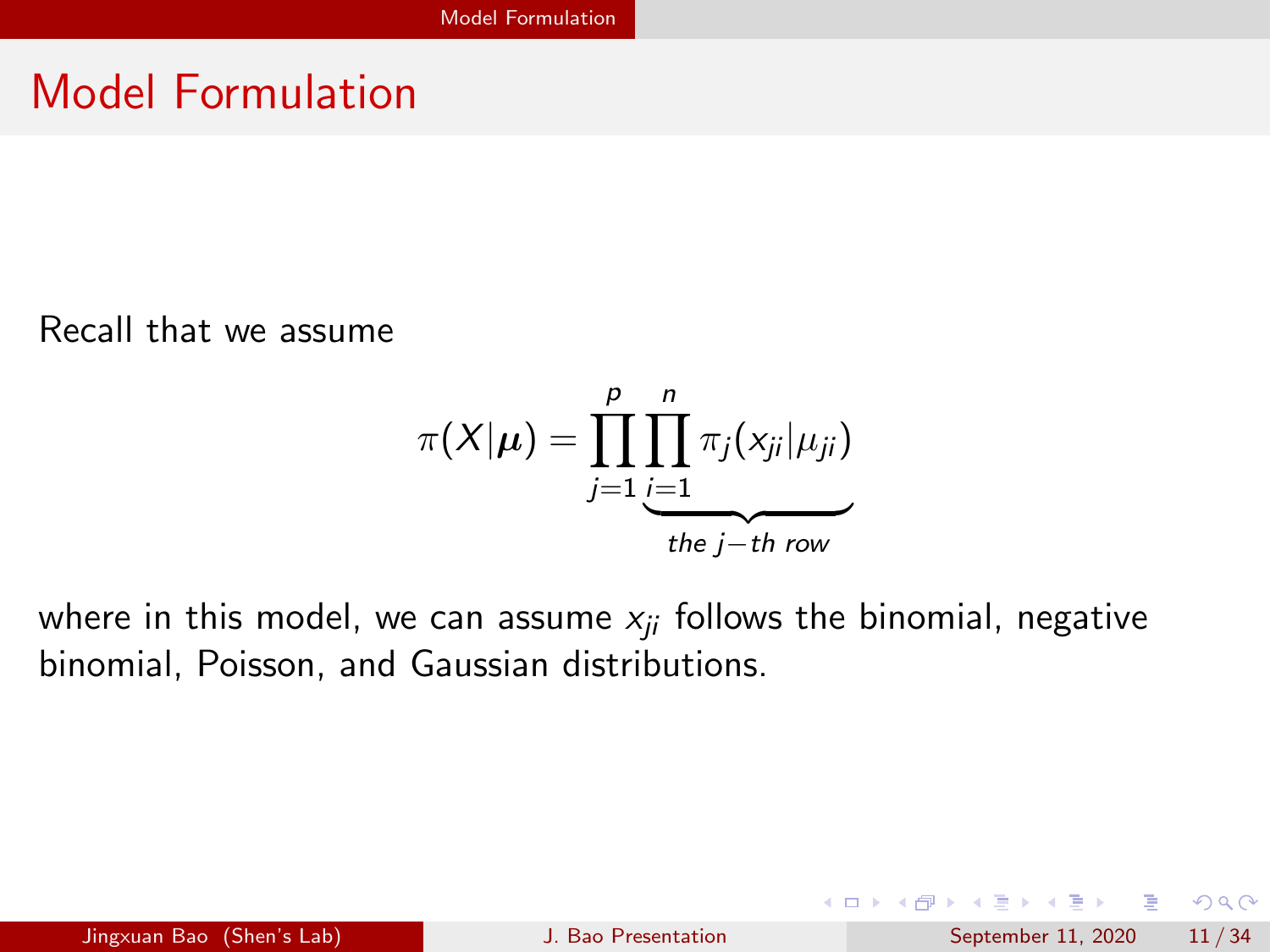Binomial distribution:

$$
\pi_j(x_{ji}|\mu_{ji}) = {n_j \choose x_{ji}} \frac{e^{\mu_{ji}x_{ji}}}{(1+e^{\mu_{ji}})^{r_j+x_{ji}}}, \quad 0 \le x_{ji} \le n_j
$$

Negative Binomial distribution:

$$
\pi_j(x_{ji}|\mu_{ji}) = {r_j + x_{ji} - 1 \choose x_{ji}} \frac{e^{\mu_{ji} x_{ji}}}{(1 + e^{\mu_{ji}})^{r_j + x_{ji}}}, \quad x_{ji} \ge 0
$$

Poisson distribution:

$$
\pi_j(x_{ji}|\mu_{ji})=e^{-e^{\mu_{ji}}}\frac{e^{\mu_{ji}x_{ji}}}{x_{ji}!},\quad x_{ji\geq 0}
$$

Gaussian distributions:

$$
\pi_j(x_{ji}|\mu_{ji}) = \frac{\rho_j^{1/2}}{\sqrt{2\pi}}e^{-\rho_j(x_{ji}-\mu_{ji})^2/2}, \quad x_{ji} \in \mathbb{R}
$$

Jingxuan Bao (Shen's Lab) [J. Bao Presentation](#page-0-0) September 11, 2020 12 / 34

 $\Rightarrow$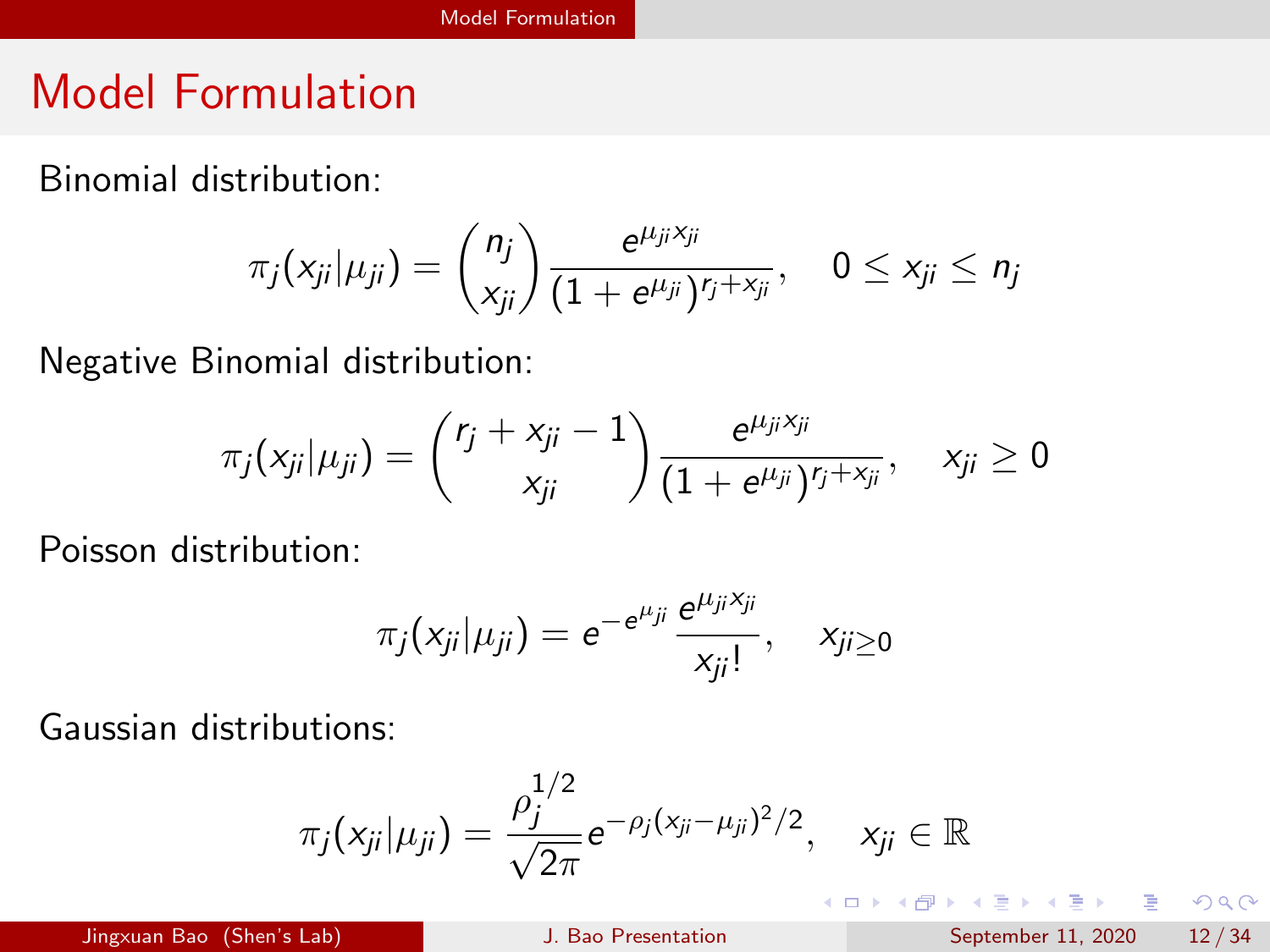### Prior for Z

We consider the standard Gaussian prior for Z since the standard orthonormality assumption on the latent factors,

$$
\log \pi(Z) = C - \frac{1}{2} \sum_{l=1}^{L} \sum_{i=1}^{n} z_{li}^{2}.
$$

 $ORO$ G.

 $4$  ロ }  $4$   $\overline{m}$  }  $4$   $\overline{m}$  }  $4$   $\overline{m}$  }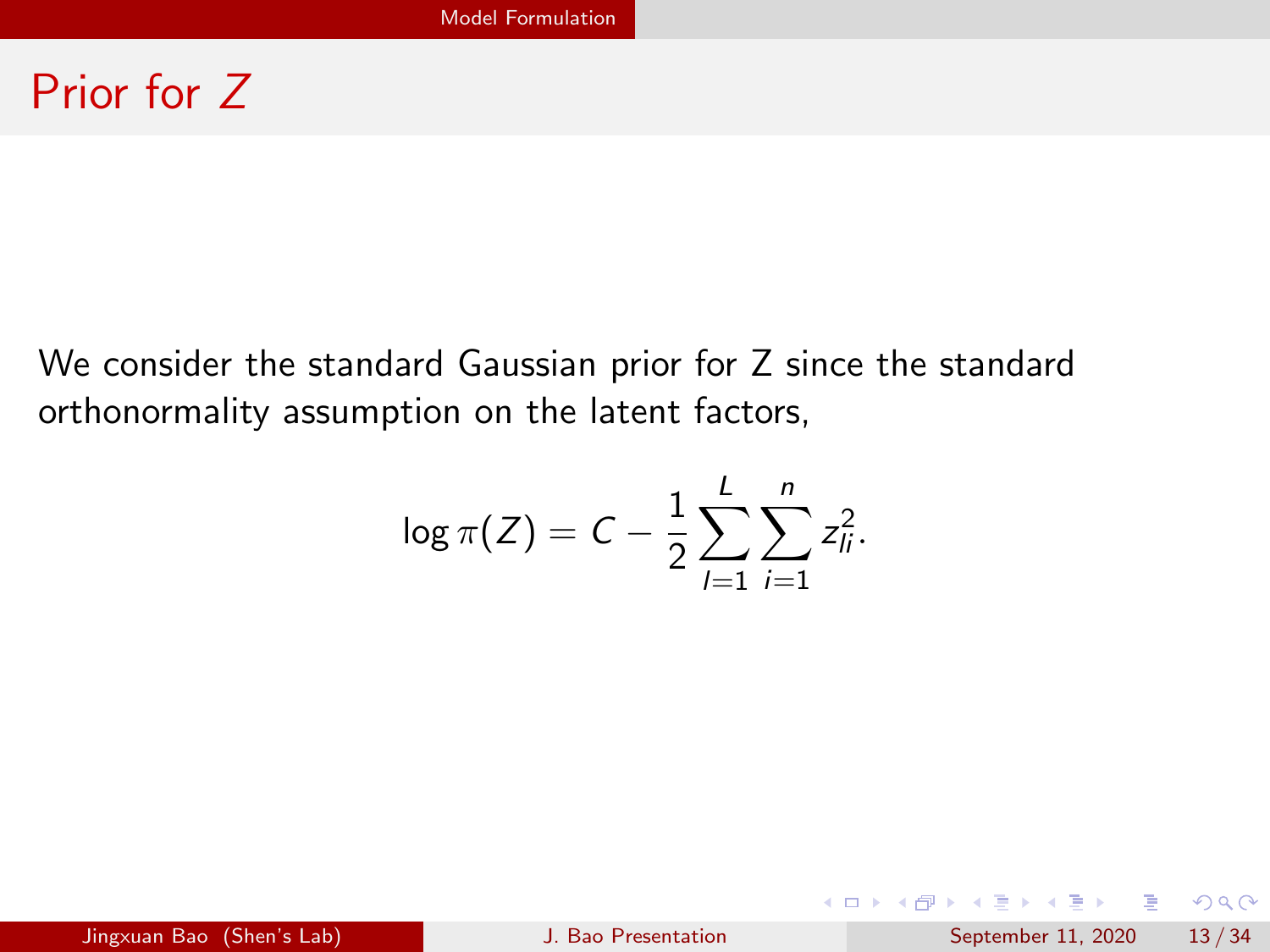### Prior for W

We first consider the  $L_1$  shrinkage spike and slab prior on W,

$$
\log \pi(W|\gamma) = C + \sum_{j=1}^{p} \sum_{l=1}^{L} \log \lambda_{jl} - \sum_{j=1}^{p} \sum_{l=1}^{L} \lambda_{jl} |w_{jl}|
$$

where 
$$
\lambda_{jl} = (1 - \gamma_{jl})\lambda_0 + \gamma_{jl}\lambda_1
$$
,  $0 \le \lambda_1 \le \lambda_0$ .

Intuition of Spike and Slab Prior

We assume spike and slab prior to incorporate the graph information.

G.

 $QQ$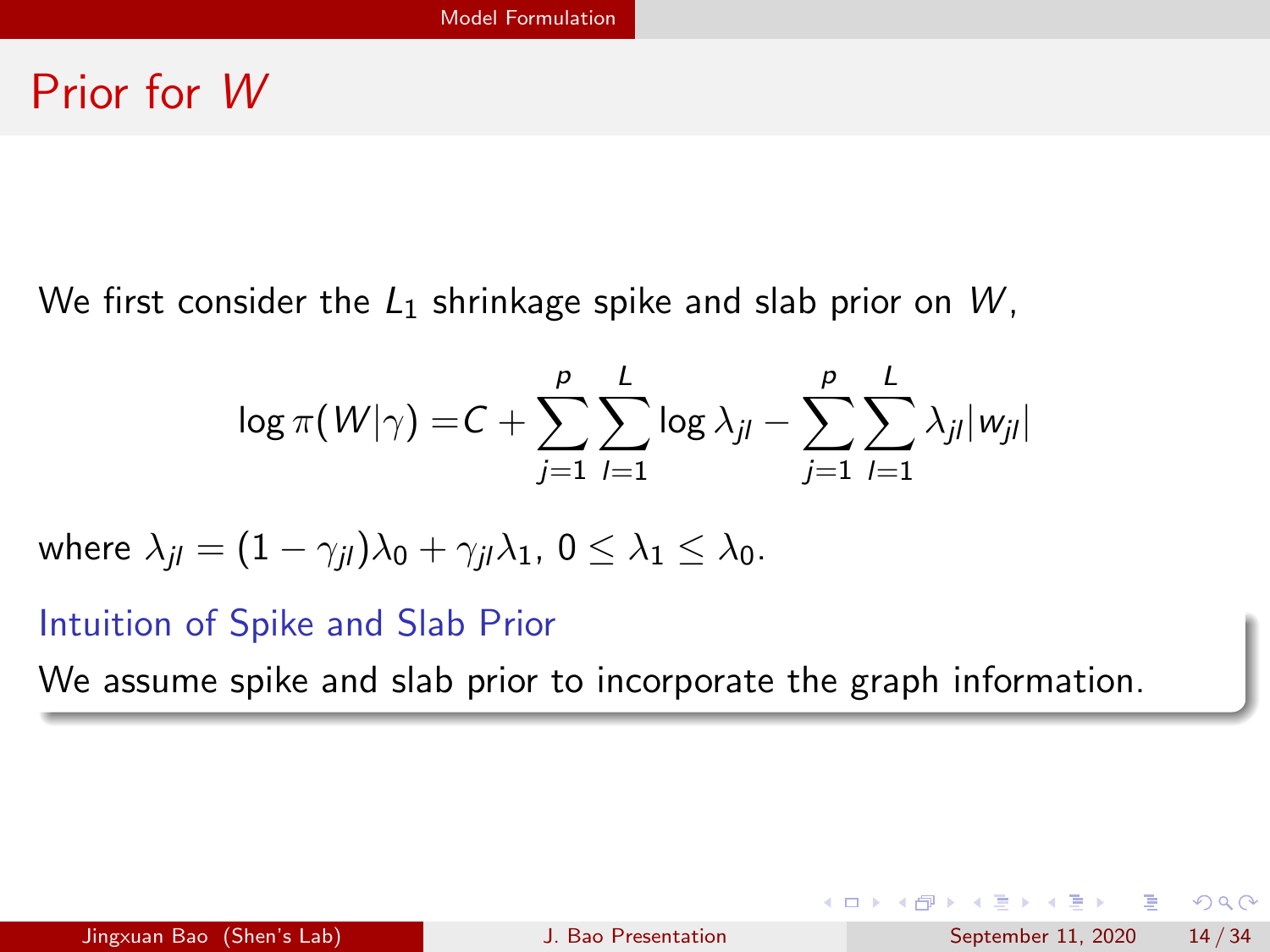## Intuition of Spike and Slab Prior

What we want is group-wised selection, i.e., if two genes are correlated, we want to select them both. So, if two genes are correlated, they will at least share one common factor. We encourage the adjacent variables (correlated genes) in our prior graph information to load the same factors. Specifically, we assume the mean of data  $\mathsf{x}_i, i \in \{1, \dots, p\}$  is a linear combination of factors  $z_j, j\in\{1,\ldots,k\}$  plus a location variable.

$$
\mu_{ij} = m_i + \omega_{i1} z_{i1} + \omega_{i2} z_{i2} + \cdots + \omega_{iL} z_{iL}.
$$

If  $x_i$  and  $x_k$  are adjacent in G and if  $\omega_{ij} \neq 0$  for some l, then we promote  $w_{kl} \neq 0.$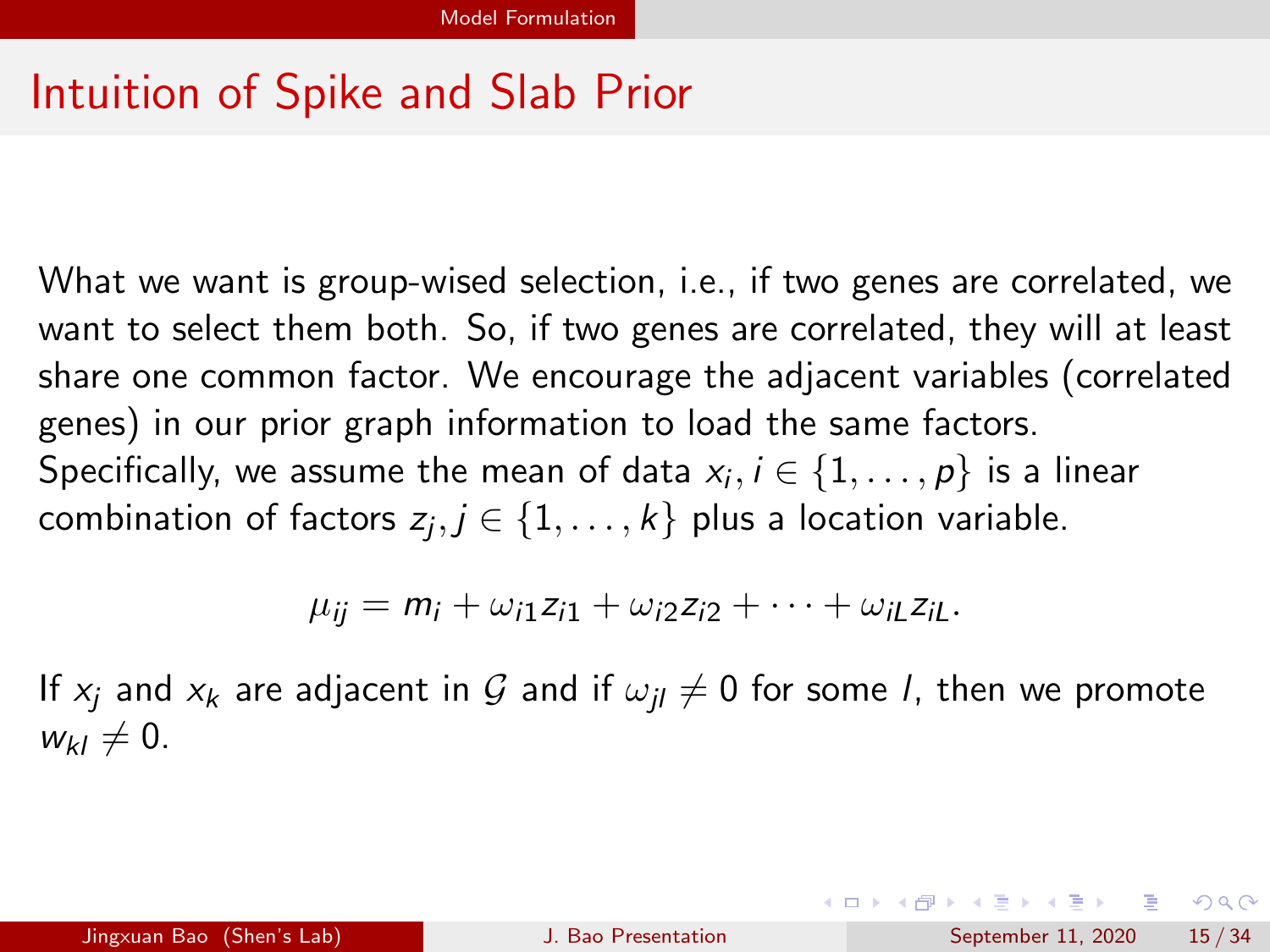## Incorporating Graph Information

We consider to incorporating network information into the prior for  $\gamma$ .



Figure: Example of Graph Information

Suppose the graphs G is the adjacency matrix for graph  $\langle P, E \rangle$ , which is obtained by combining the graphs  $\langle P_h, E_h \rangle$ , where the presence of edge indicates the correlation between the relevant pair of variables.

According to this set up, we achieve that if the latent factors are independent, the only way a pair of variables can be correlated is that they must load at least one common factor.  $QQ$ 

Jingxuan Bao (Shen's Lab) **J.** Bao Presentation September 11, 2020 16/34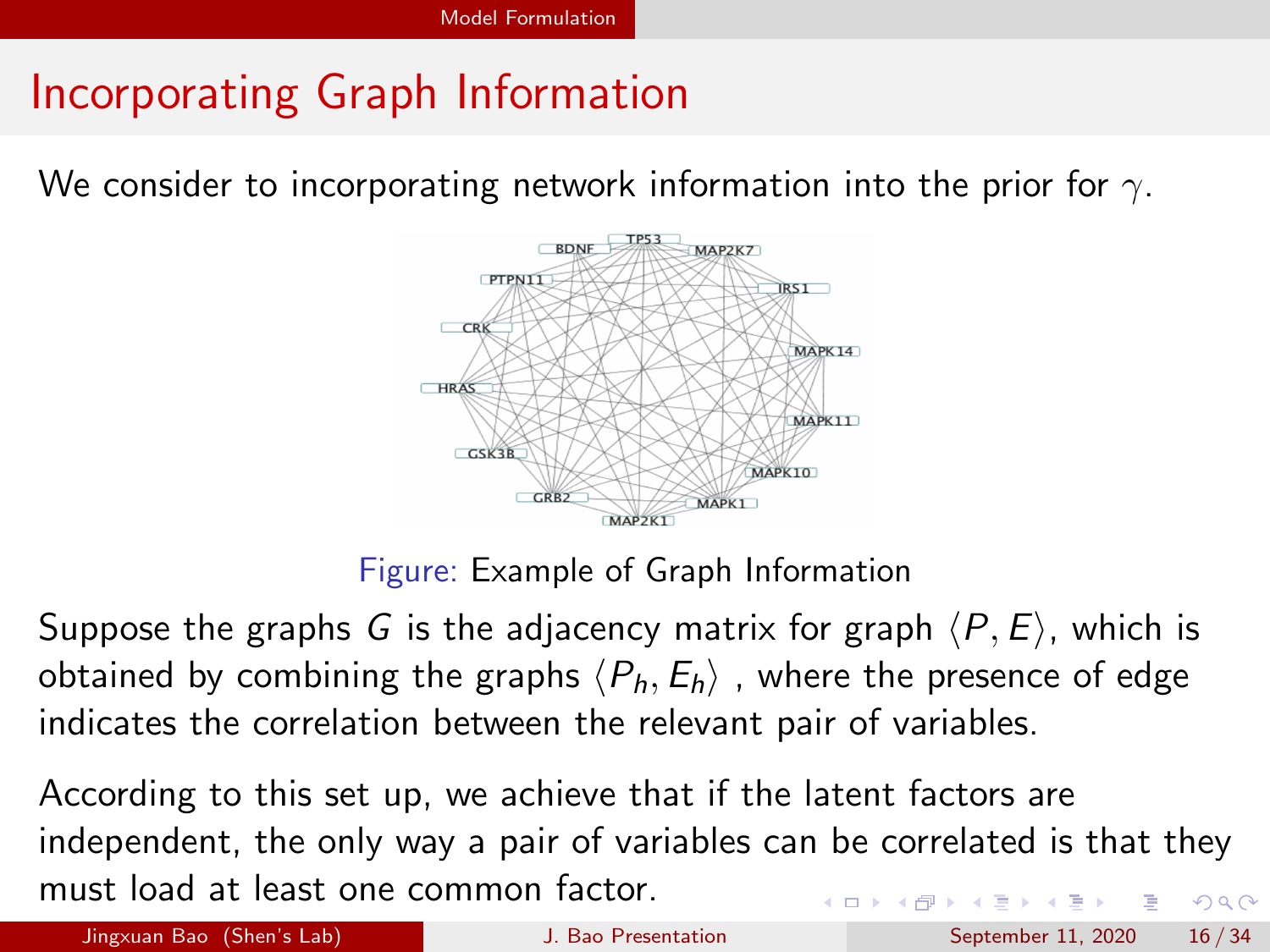## Incorporating Graph Information - Prior for  $\gamma$

Therefore, it is reasonable to encourage the pairs of adjacent variables to share common factors.

We can employ the Markov random field prior for  $\gamma$ ,

$$
\log \pi(\gamma) = C_{\delta,\eta} - \delta \sum_{j=1}^p \sum_{l=1}^L \gamma_{jl} + \eta \sum_{j=1}^p \sum_{k=1}^p \sum_{l=1}^L G_{jk} \gamma_{jl} \gamma_{kl}.
$$

We can also empoly the Ising prior for  $\gamma$ ,

$$
\log \pi(\gamma) = C_{\delta,\eta} - \delta \sum_{j=1}^p \sum_{l=1}^L \gamma_{jl} + \eta \sum_{j=1}^p \sum_{k=1}^p \sum_{l=1}^L G_{jk} \mathbb{I}(\gamma_{jl} = \gamma_{kl}).
$$

 $\Omega$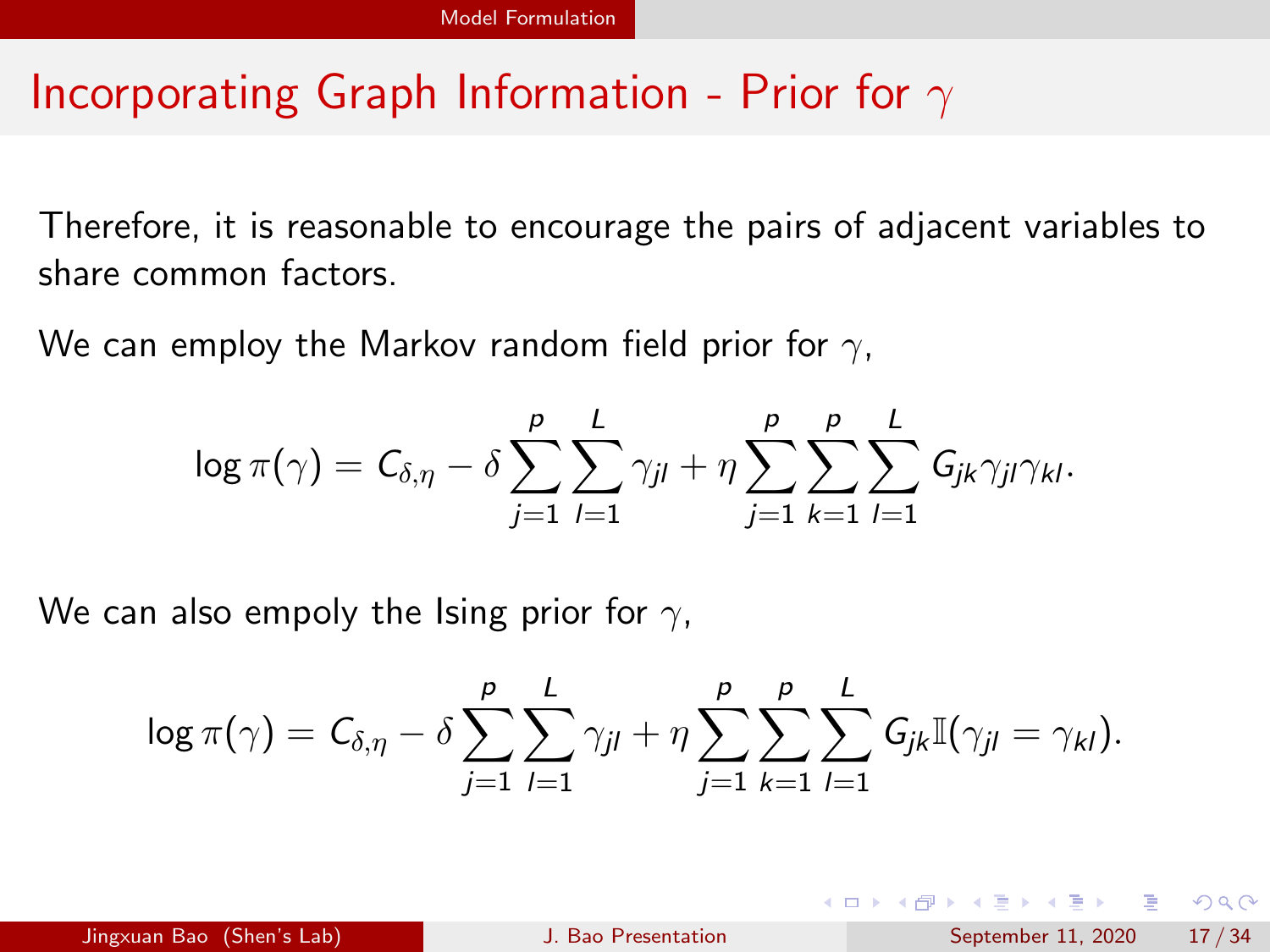### Model Formulation - Summary



#### Figure: Summary of Model Formulation

| Jingxuan Bao (Shen's Lab) |  |  |
|---------------------------|--|--|
|                           |  |  |

Jingxuan Bao (Shen's Lab) [J. Bao Presentation](#page-0-0) September 11, 2020 18 / 34

**E** 

 $\Omega$ 

イロト イ押 トイヨ トイヨト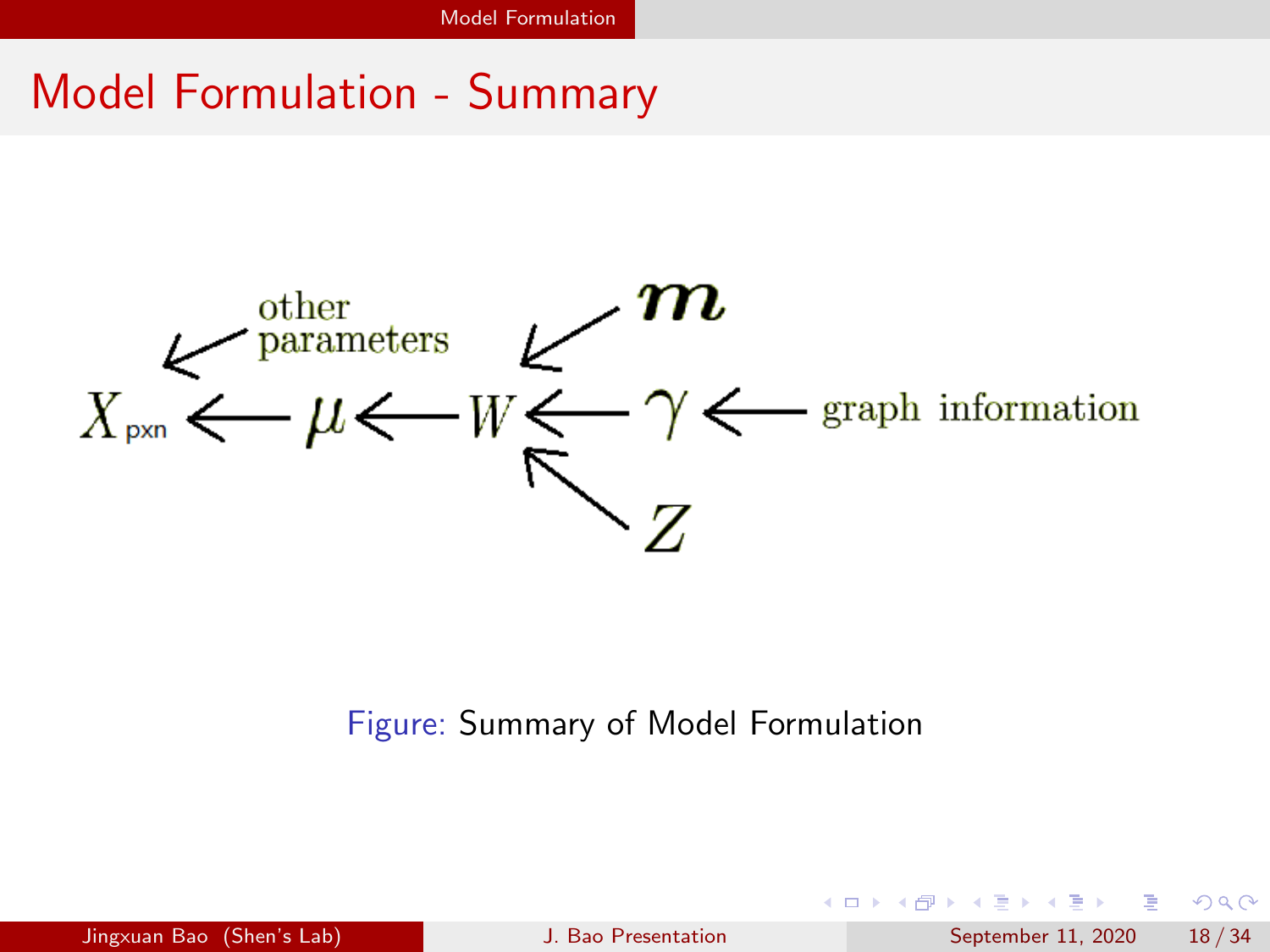<span id="page-18-0"></span>化重新润滑脂 Jingxuan Bao (Shen's Lab) [J. Bao Presentation](#page-0-0) September 11, 2020 19 / 34

4 0 F

 $QQQ$ 

э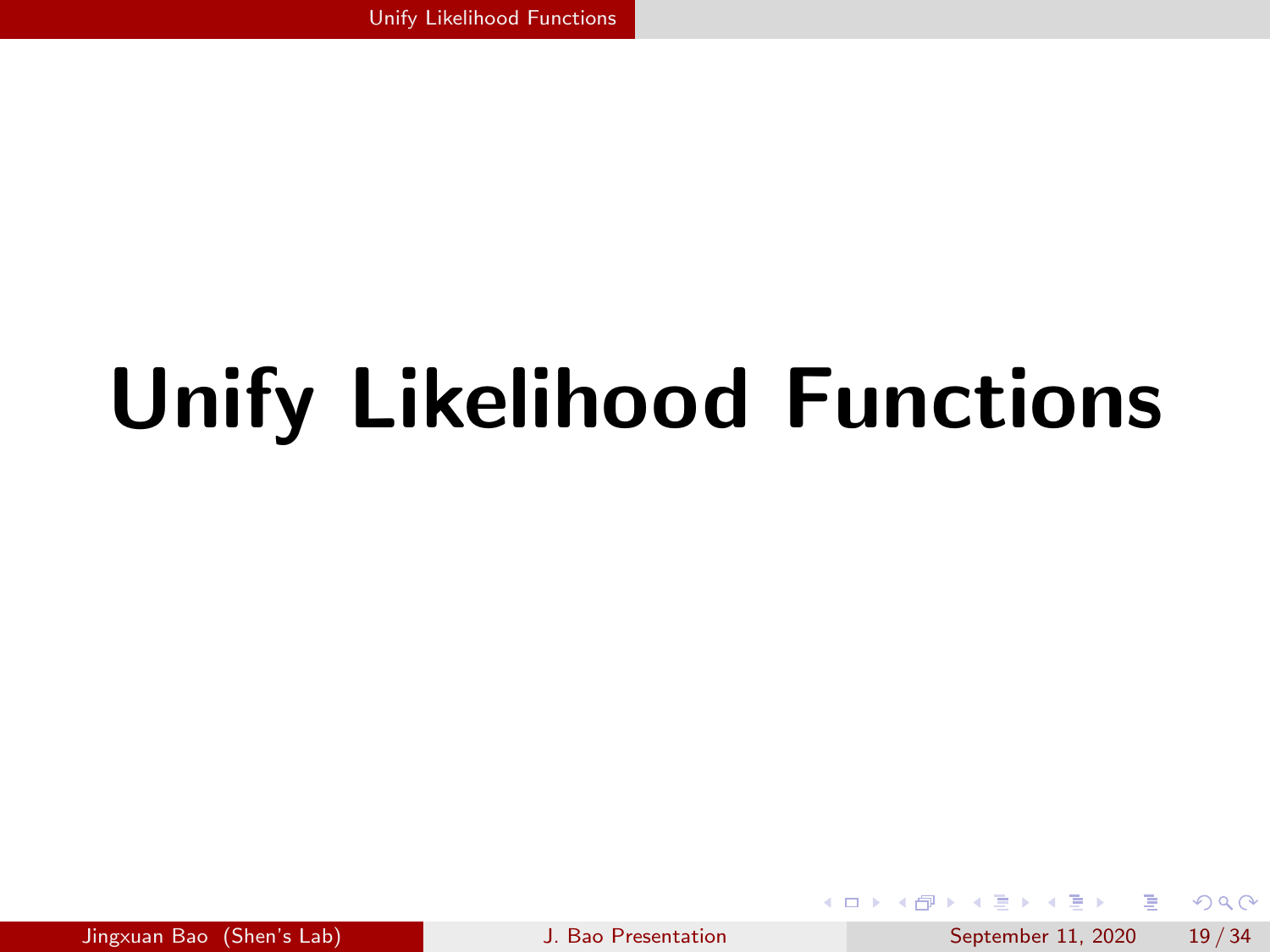Recall that we assume

$$
\pi(X|\mu) = \prod_{j=1}^p \prod_{\substack{i=1 \ i \text{the } j \text{-th row}}}^n \pi_j(x_{ji}|\mu_{ji})
$$

where in this model, we can assume  $x_{ii}$  follows the binomial, negative binomial, Poisson, and Gaussian distributions.

Now, we want to unify the likelihood functions for different distributions. We present the identity

$$
\frac{e^{\mu_{ji}x_{ji}}}{(1+e^{\mu_{ji}})^{b_{ji}}}=\frac{2}{-b_{ji}}e^{\kappa_{ji}\mu_{ji}}\int_0^\infty e^{-\rho_{ji}\mu_{ji}^2/2}\pi_{ji}(\rho_{ji})d\rho_{ji},
$$
\nwhere  $\kappa = x_{ji} - \frac{b_{ji}}{2}$  and  $\pi(\rho_{ji}) = \mathcal{PG}(b_{ji}, 0).$   
\n
$$
\text{Jingxuan Boo (Shen's Lab)}
$$
\n
$$
\text{J. Boo Presentation}
$$
\n
$$
\text{September 11, 2020} = 20/34
$$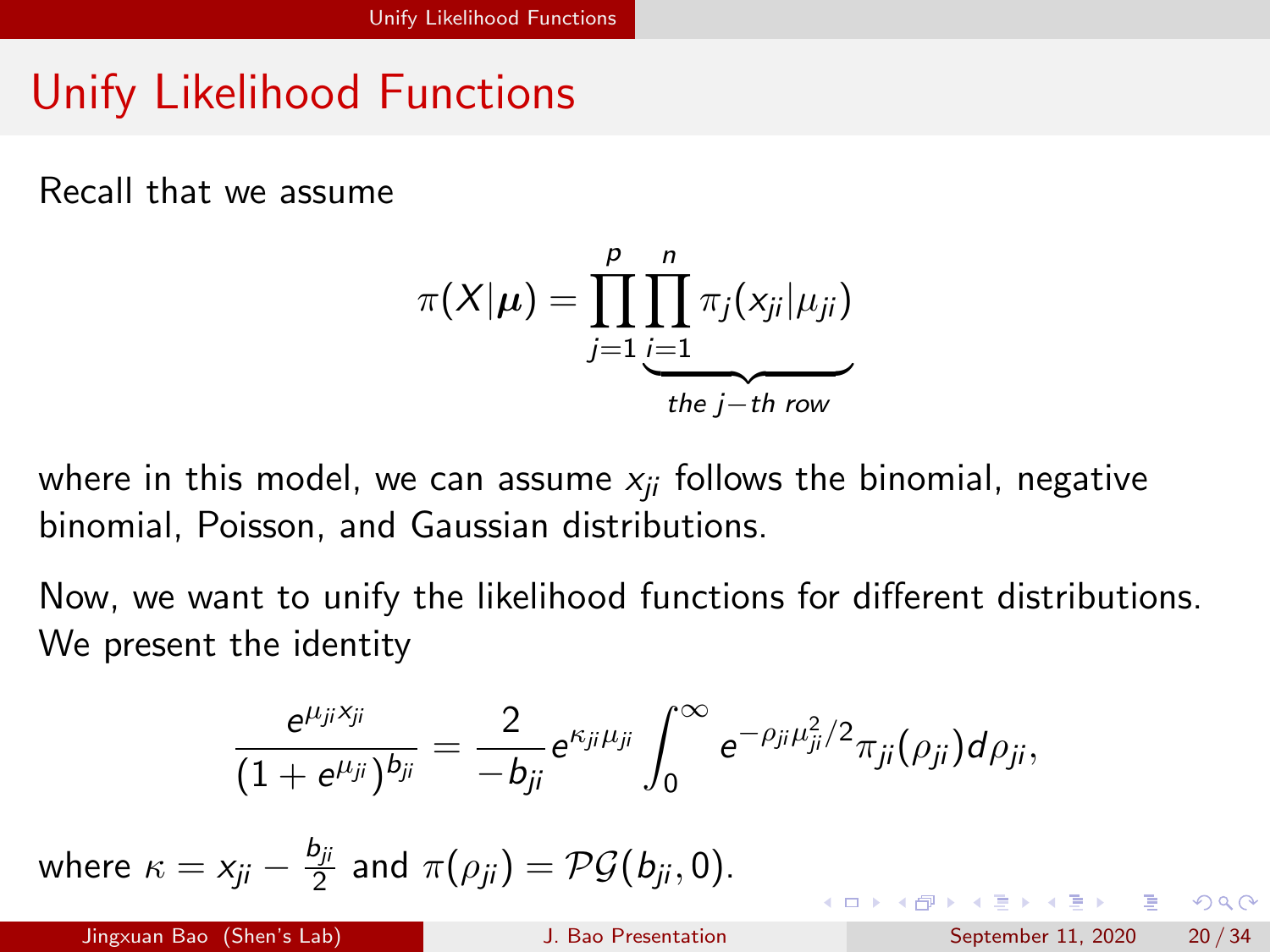Now we apply the identity to the binomial, negative binomial, and Poisson likelihood functions, then we will obtain

$$
\pi_j(\tilde{\mathbf{x}}_j,\tilde{\boldsymbol{\rho}}_j|\tilde{\boldsymbol{\mu}}_j) = \pi_j(\tilde{\mathbf{x}}_j|\tilde{\boldsymbol{\mu}}_j)\pi^*(\tilde{\boldsymbol{\rho}}_j) \propto e^{-\frac{1}{2}\sum_i \rho_{ji}(\mu_{ji}-\psi_{ji})^2 + \sum_i \kappa_{ji} \mu_{ji}}\pi^*_j(\tilde{\boldsymbol{\rho}}_j)
$$

where the unknown parameters are shown in Table [1.](#page-20-0)

| I ype                | $\psi$ ii | Кij                      | $\pi_i^*(\rho_i)$                                                                                                      |
|----------------------|-----------|--------------------------|------------------------------------------------------------------------------------------------------------------------|
| Gaussian<br>Binomial | $X_{ii}$  | $x_{ii} - \frac{n_i}{2}$ | $\rho_{ji} = \rho_j \sim \mathcal{G}(\frac{\zeta_j+n}{2}, \frac{\zeta_j}{2})$<br>$\rho_{ii} \sim \mathcal{PG}(n_i, 0)$ |
| Negative Binomial    |           | $X_{ii} - r_i$           | $\rho_{ii} \sim \mathcal{PG}(x_{ii} + r_i, 0)$                                                                         |

<span id="page-20-0"></span>Table: Parameters for Unified Likelihood

G.  $\Omega$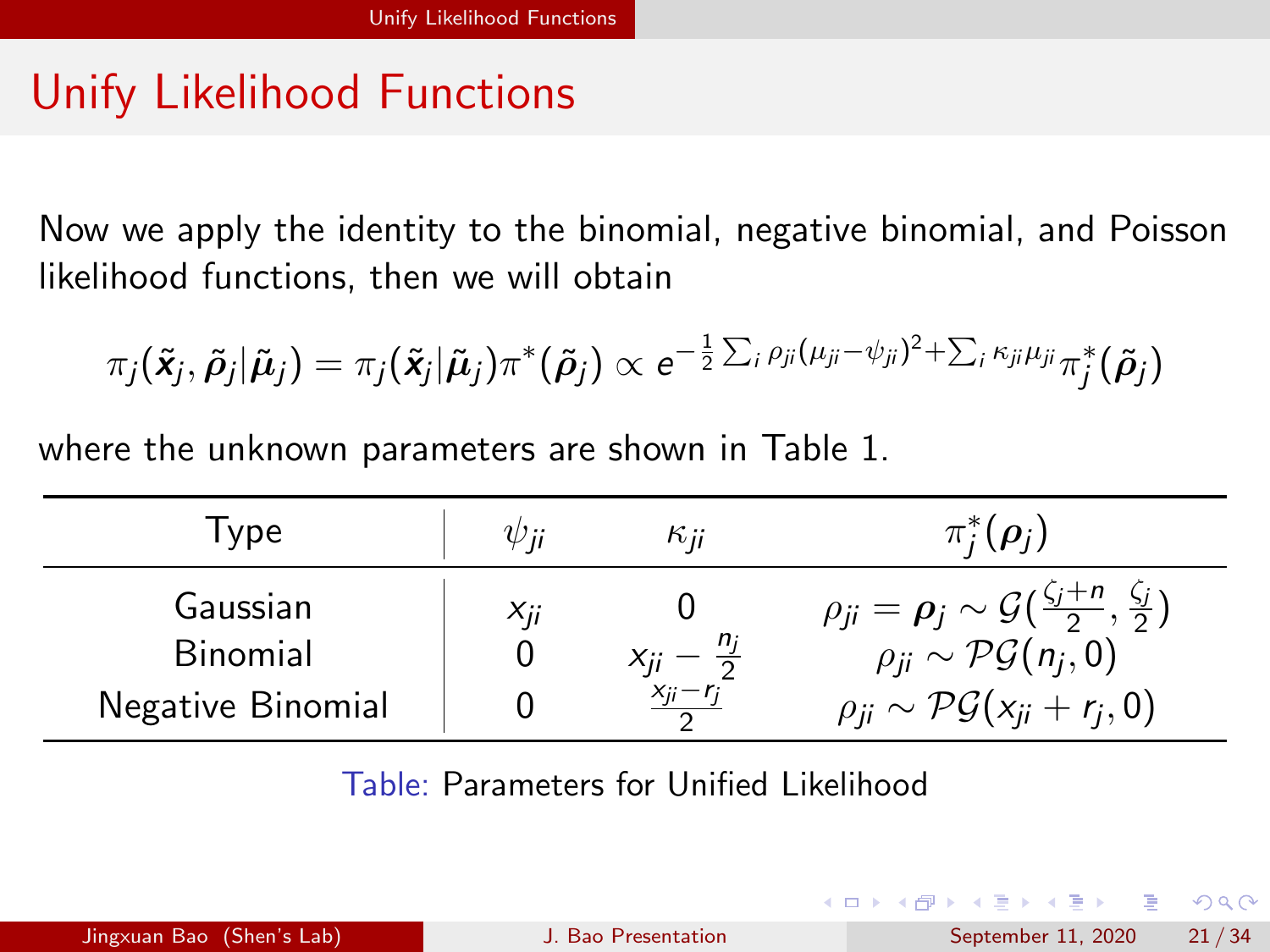#### Now, the full likelihood can be written as

$$
\pi(\boldsymbol{\gamma},\boldsymbol{\rho},W,Z,X|\boldsymbol{m})=\pi(W|\boldsymbol{\gamma})\pi(\boldsymbol{\gamma})\pi(Z)\prod_j\pi_j(\tilde{\mathbf{x}}_j|\tilde{\boldsymbol{\mu}}_j)\pi_j^*(\tilde{\boldsymbol{\rho}}_j).
$$

重

 $2990$ 

イロト イ部 トイモ トイモト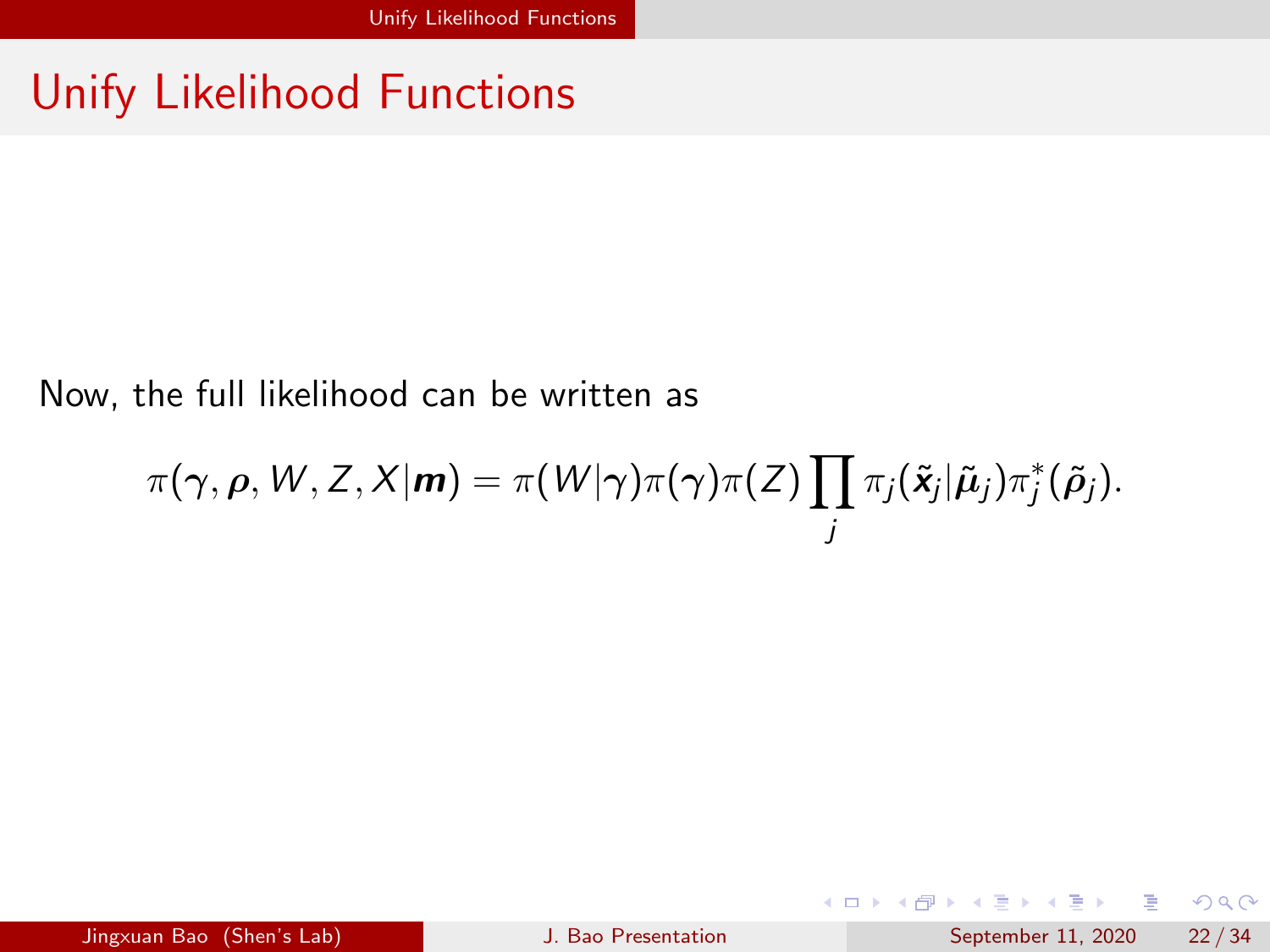# <span id="page-22-0"></span>Variational EM Algorithm

Jingxuan Bao (Shen's Lab) [J. Bao Presentation](#page-0-0) September 11, 2020 23 / 34

イロト イ押ト イヨト イヨト

 $QQ$ 

目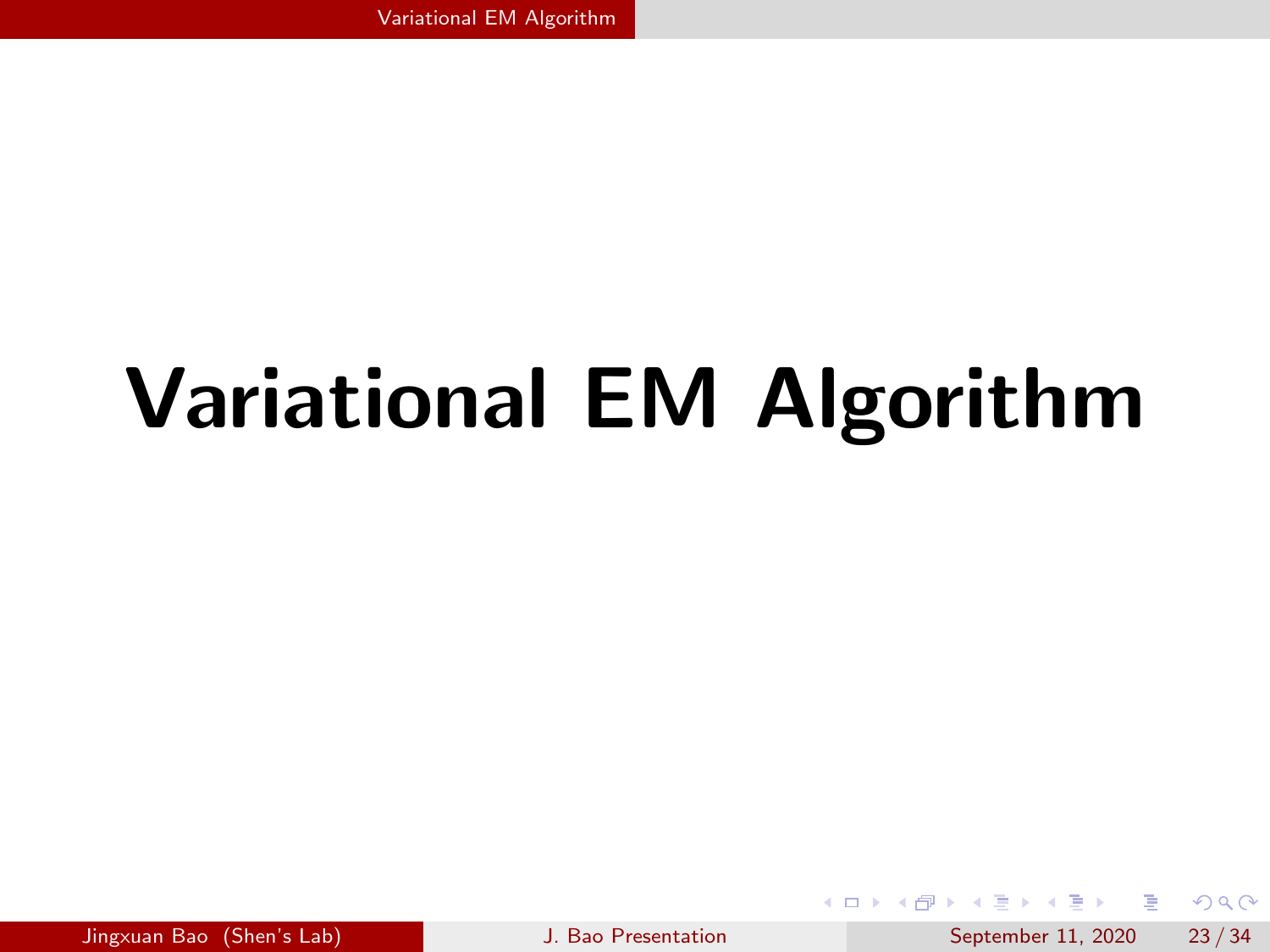### Maximum a Posteriori Estimation and EM Algorithm

In Bayesian statistics, a maximum a posteriori probability (MAP) estimate is an estimate of an unknown quantity, that equals the mode of the posterior distribution.

When dealing with the problem containing latent variable  $(\gamma)$ , we often need to first marginalize the latent variable out and then take derivation.

### Problems

- Somehow it is impossible to marginalize  $\gamma$  but calculate the expected value of log posterior likehood is somewhat doable.
- **E** Even if the marginalization of  $\gamma$  is possible, the calculation is not easy.

### Solution

EM Algorithm

Jingxuan Bao (Shen's Lab) [J. Bao Presentation](#page-0-0) September 11, 2020 24 / 34

 $200$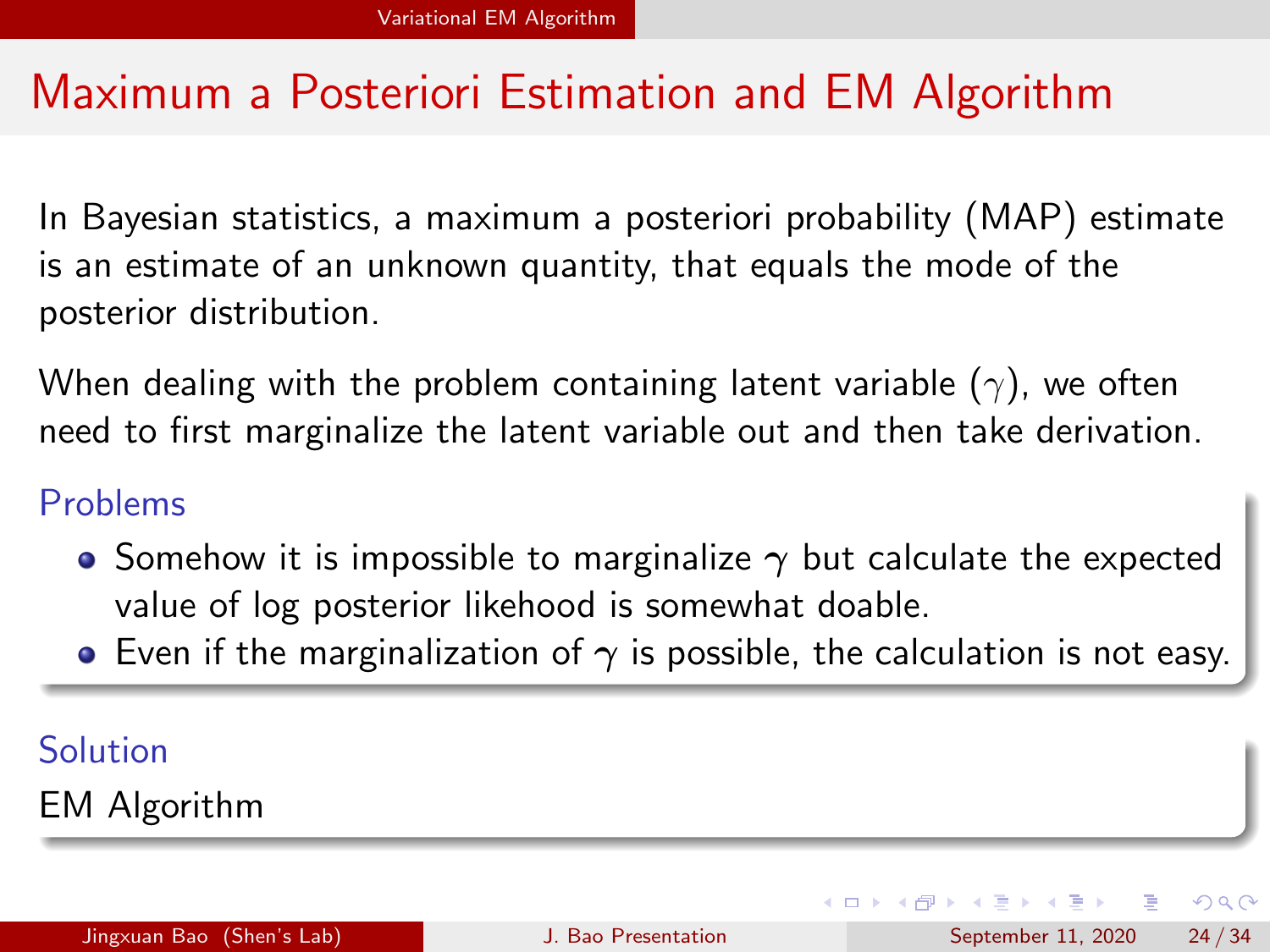## EM Algorithm and Variational EM Algorithm

When doing E-step, sometimes the classical EM approach involves an intractable conditional expectation of the log-likelihood.

To address the problem, we use the latent variable augmentation technique and the variational EM approach.

 $\Omega$ 

イロト イ何 トイヨト イヨト ニヨー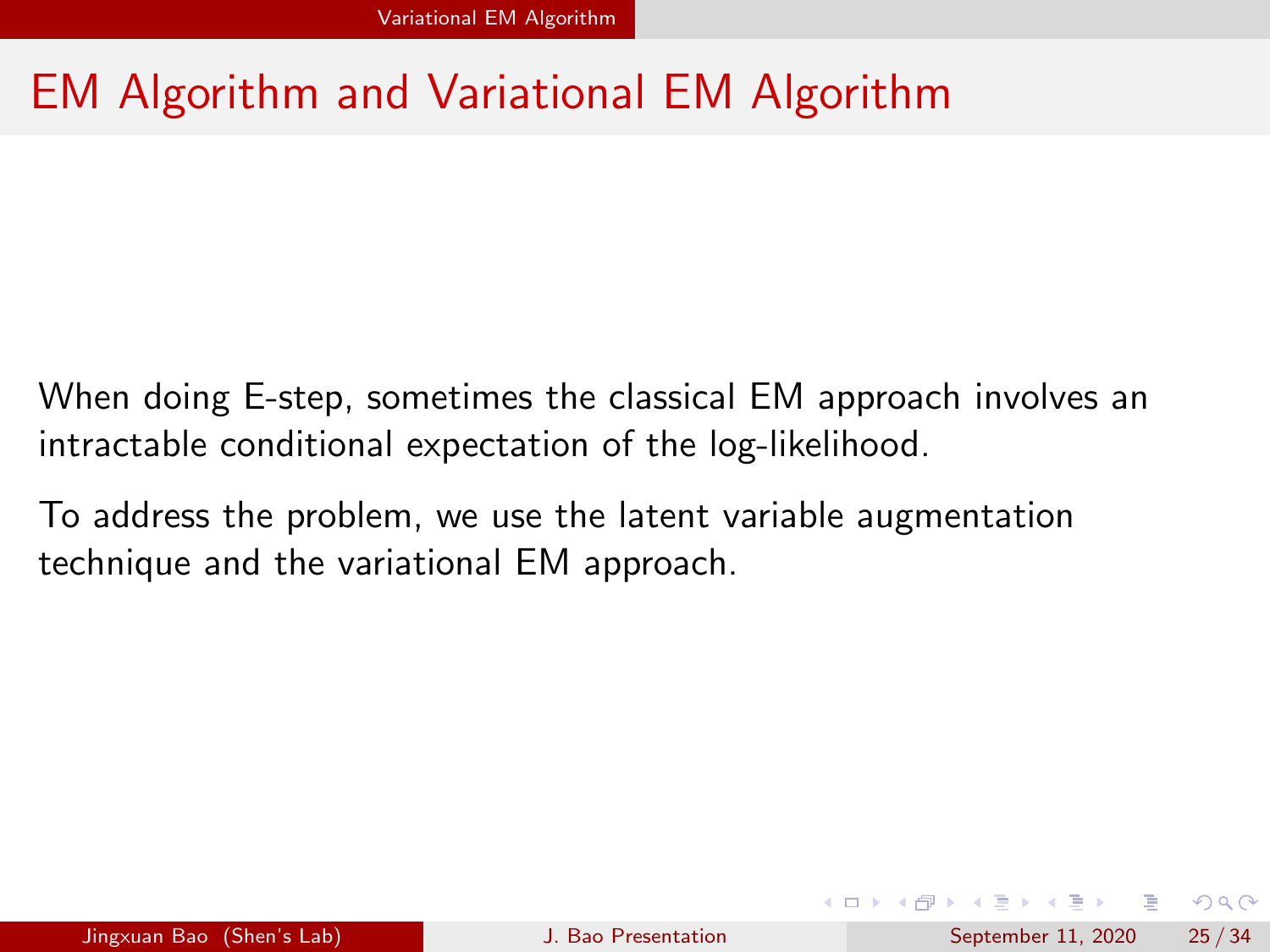### Variational EM Algorithm

Since the EM Algorithm does not have analytic solution to the conditional expectations involving  $\gamma$ ,  $\rho$ , Z given W. We consider the variation EM approach. We consider a product measure on individual  $\gamma_{il}, \rho, Z$  and let  $\hat{\pi}(\gamma, \rho, Z) = \hat{\pi}(\gamma)\hat{\pi}(\rho)\hat{\pi}(Z)$  where

$$
\hat{\pi}(\gamma) = \prod_j \prod_l \theta_{jl}^{\gamma_{jl}} (1 - \theta_{jl})^{1 - \gamma_{jl}}
$$

$$
\hat{\pi}(\rho) \propto \prod_j e^{-\frac{1}{2} \sum_i \rho_{ji} \varphi_{ji}^2} \pi_j^*(\tilde{\rho}_j)
$$

$$
\hat{\pi}(Z) \propto \prod_i e^{-\frac{1}{2} (z_i - \mu_{z,i})^T \sum_{z,i}^{-1} (z_i - \mu_{z,i})}
$$

where  $\mathbb{\hat{E}}$  is the expectation operator under  $\hat{\pi}$ . Note that  $\theta$ ,  $\varphi$ ,  $\mu$  and  $\sigma$  are variational parameter which are not fixed yet.

**KOD KOD KED KED DAR** Jingxuan Bao (Shen's Lab) [J. Bao Presentation](#page-0-0) September 11, 2020 26 / 34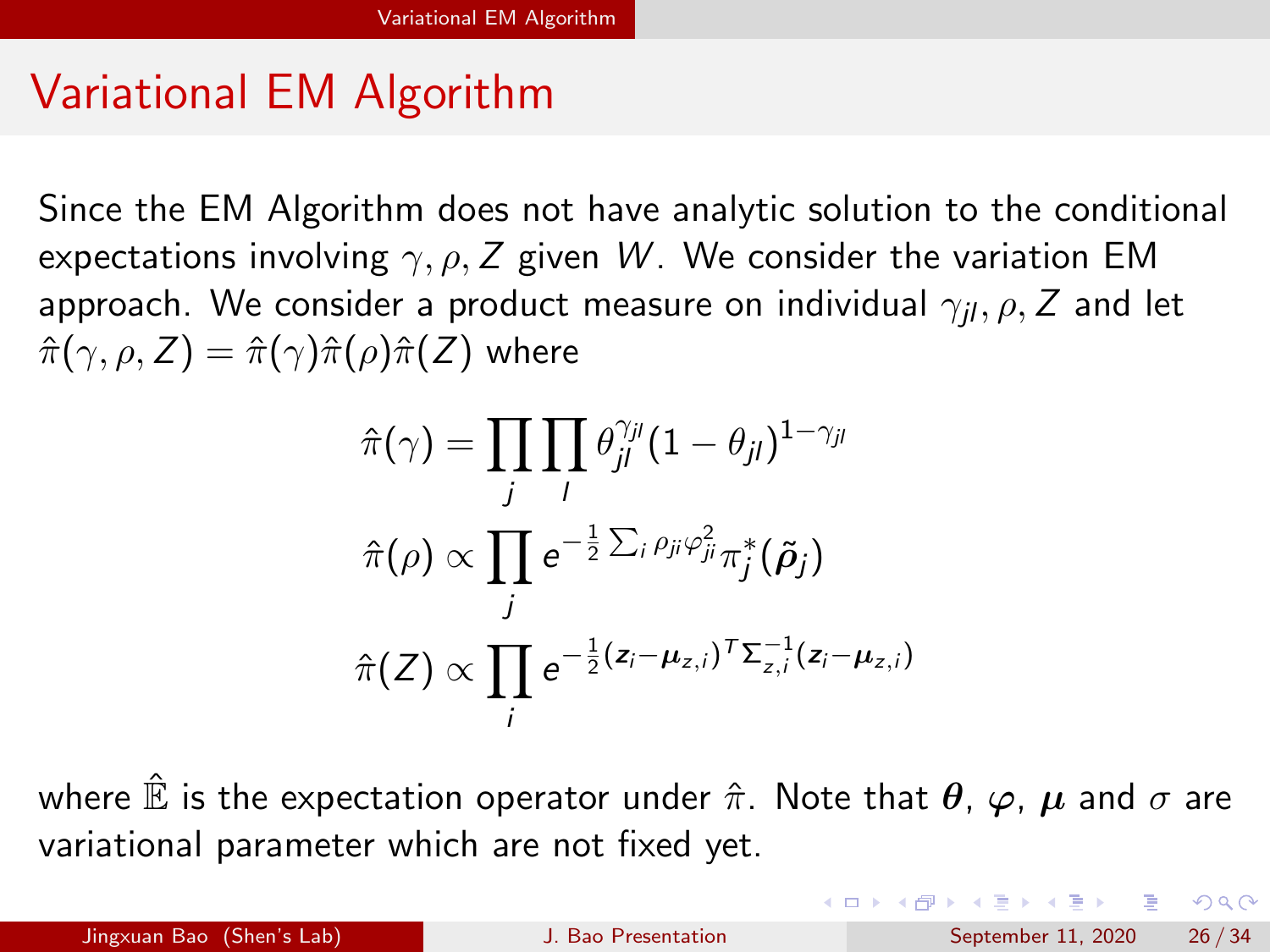## Variational EM Algorithm - Kullback Leibler Divergence

### Problem

The variational measure is not equal to the actual conditional distribution, which cause the calculation of expectation not precise.

### Solution

We need to make the variational measure as closed as the actual conditional distribution. It is natural to consider a distance which measure two different distribution.

### Kullback Leibler Divergence

 $200$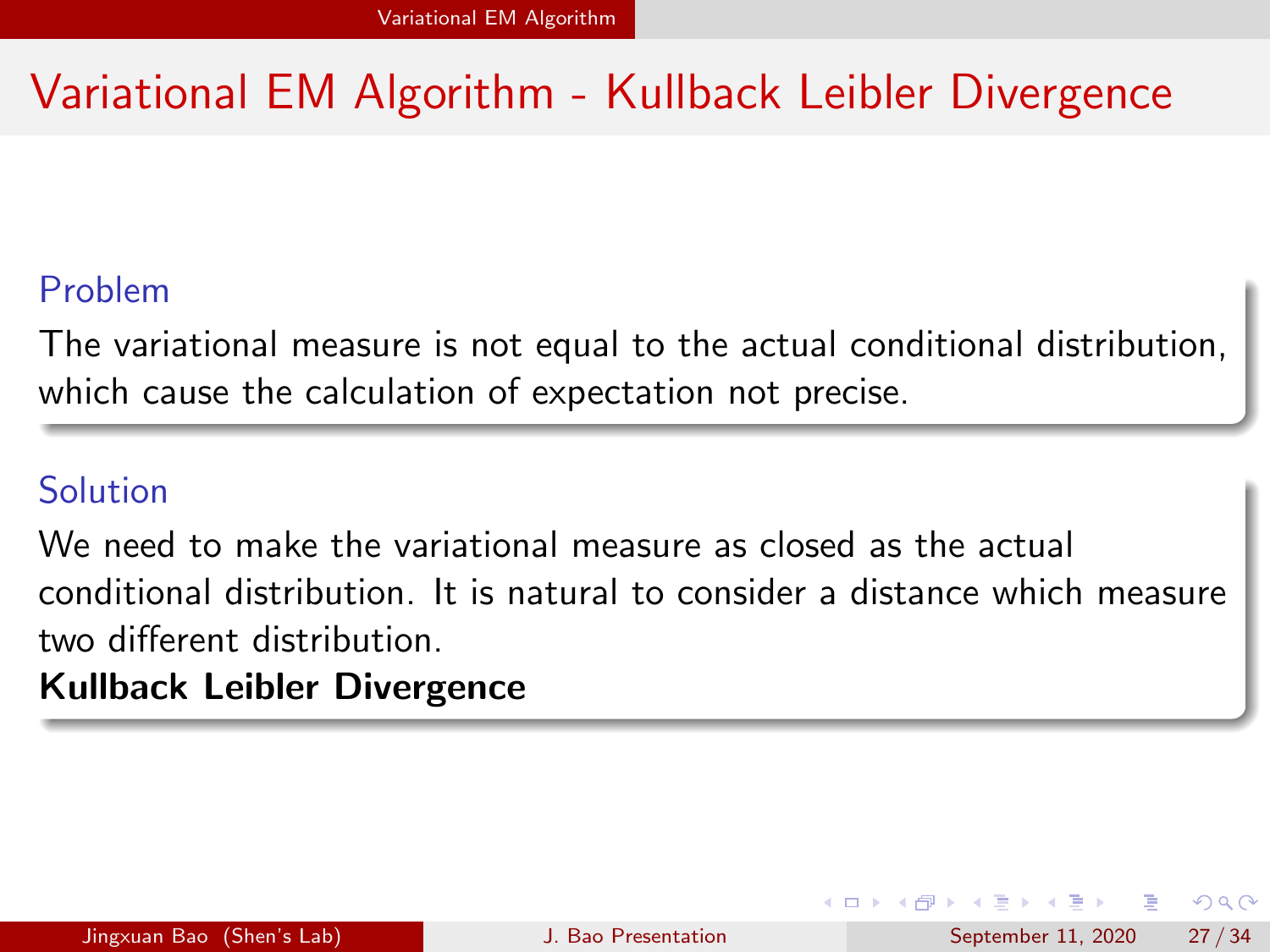### Variational EM Algorithm - Kullback Leibler Divergence

The Kullback–Leibler divergence from  $Q$  to  $P$  is defined to be

$$
D_{\mathsf{KL}}(P||Q) = -\mathbb{E}_P \log Q + \mathbb{E}_P \log Q.
$$

Here, we let  $P$  to be variational measure and  $Q$  to be actual conditional distribution.

Here the smaller the KL divergence, the "closer" the two distributions.

To make the variational measure as close to the actual conditional distribution as possible, we need to minimize the KL divergence between the variational measure and actual conditional distribution.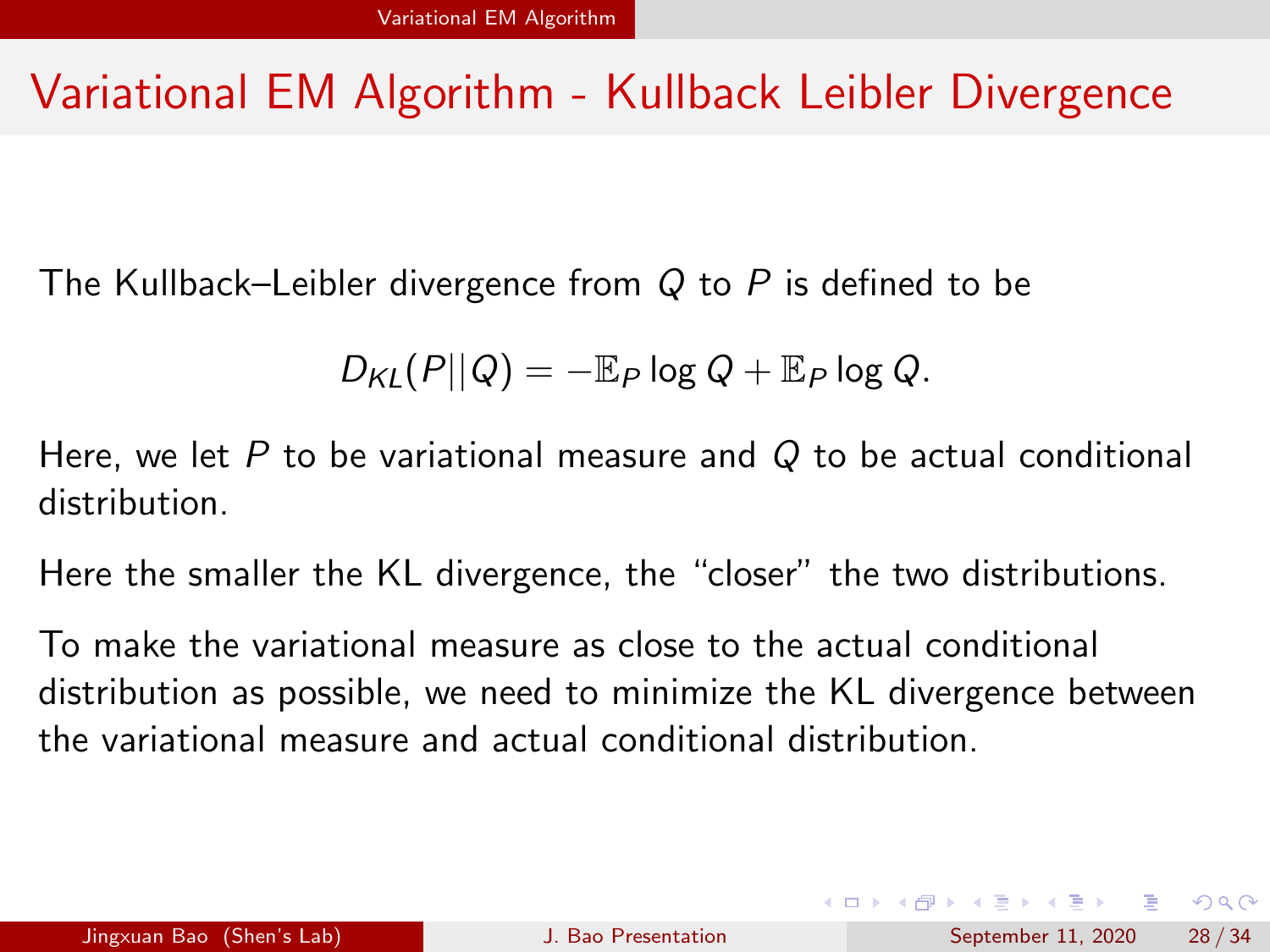### Variational EM Algorithm - Variational Parameter

Minimize

$$
D_{\mathsf{KL}}(P||Q) = -\mathbb{E}_P \log Q + \mathbb{E}_P \log Q
$$

with respect to the variational parameters. We will obtain the update formula for variational parameters.

Jingxuan Bao (Shen's Lab) [J. Bao Presentation](#page-0-0) September 11, 2020 29 / 34

G.

 $QQ$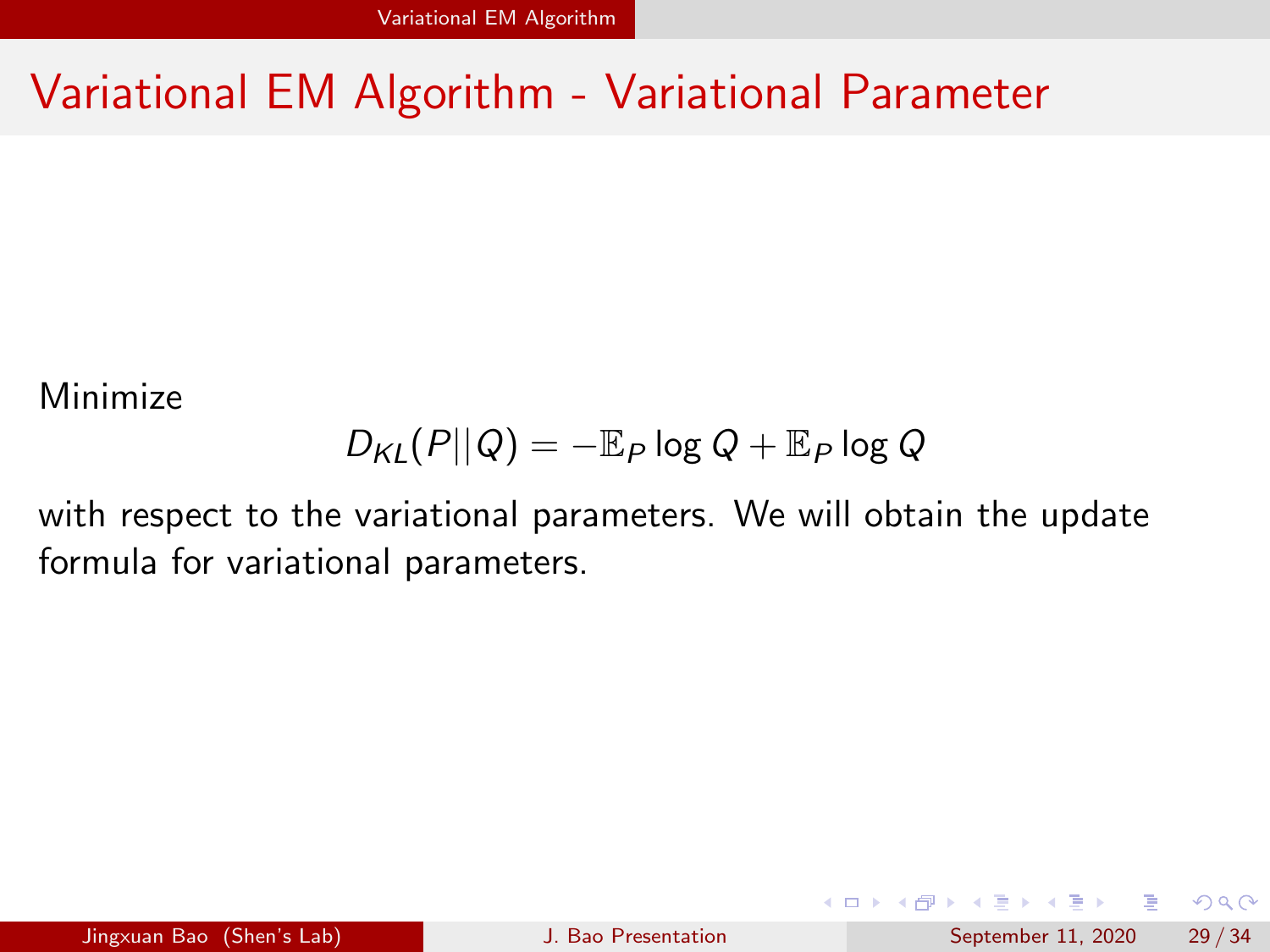## Variational EM Algorithm - Variational EM Algorithm

### E-Step:

Take expectation to the log posterior distribution with respect to latent variables using variational measure.

### M-Step:

Find the optimizer to maximize the formula we obtained in E-Step to obtain the update formula for the other model parameters.

 $\Omega$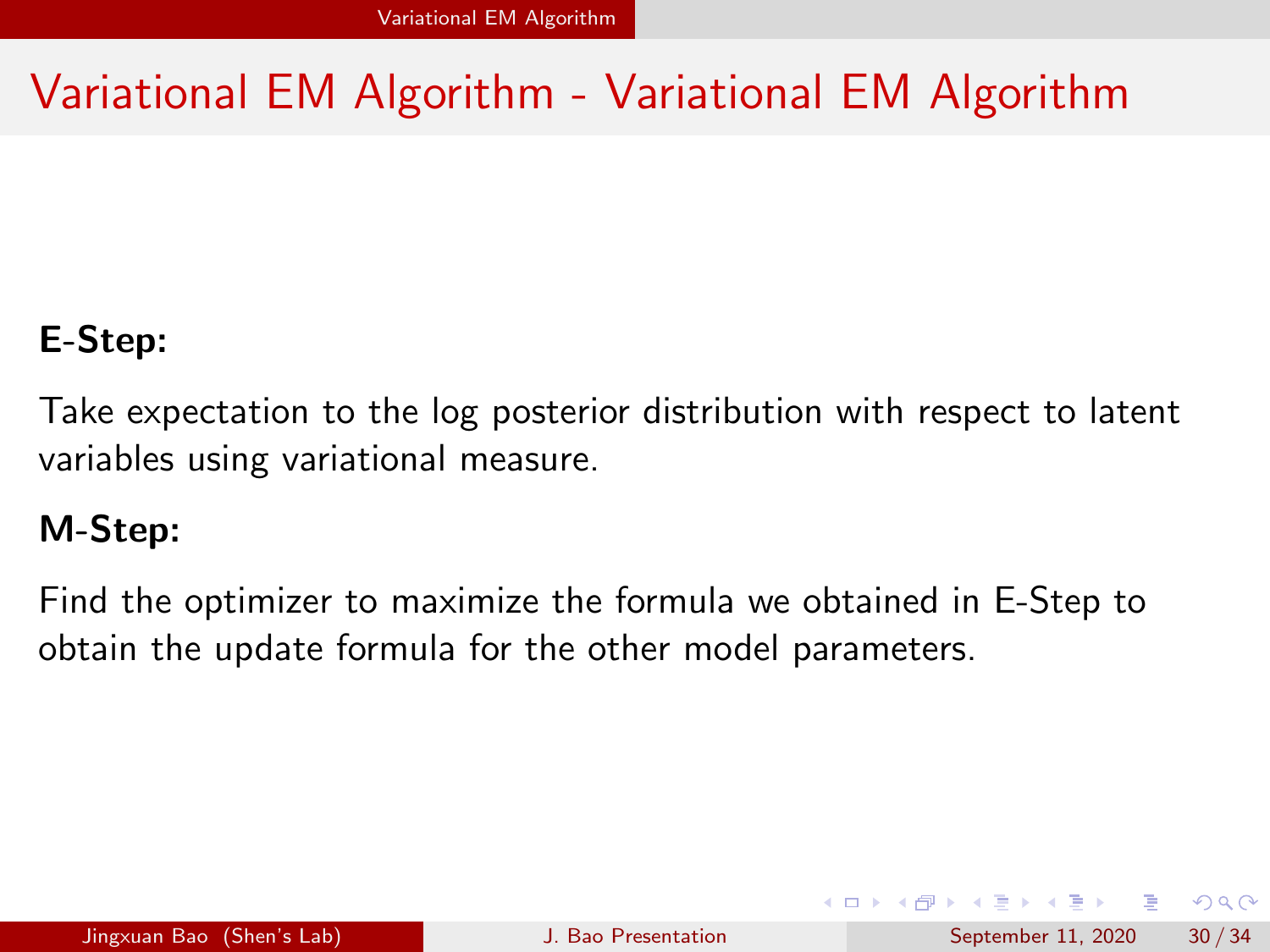## Variational EM Algorithm - Variational EM Algorithm

### Algorithm 1

- **•** Initialization:
- **o** Iteration:
	- Update variational parameters until convergence;
	- **o** Iteration:
		- Calculate E-Step using obtained variational measure;
		- Calculate M-Step to update the other model parameters until convergence;

### Algorithm 2

- **•** Initialization:
- Iteration until convergence:
	- Update variational parameters once;
	- **o** Iteration:
		- Calculate E-Step using obtained variational measure;
		- Calculate M-Step to update the other model parameters once;

 $200$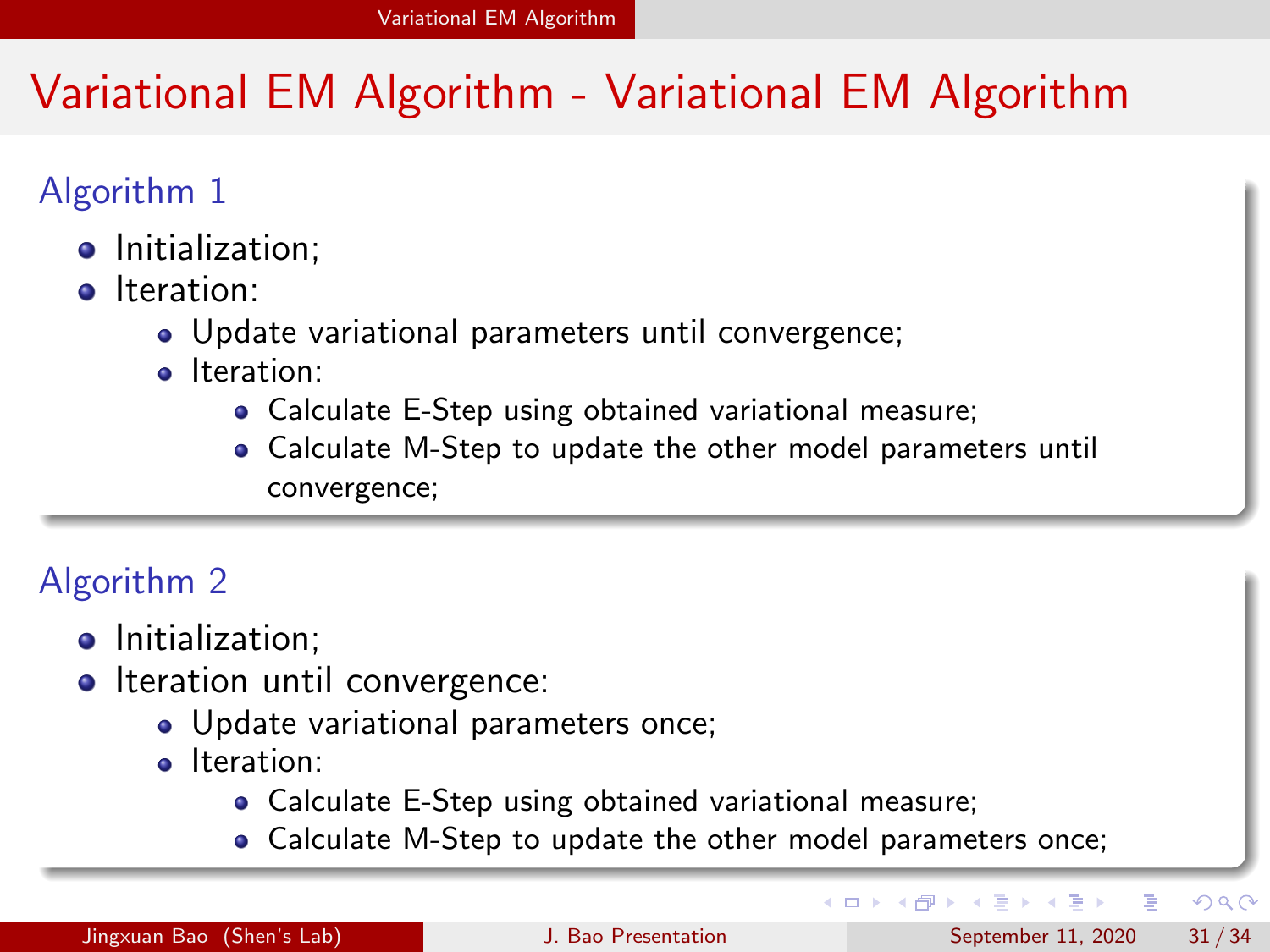## Variational EM Algorithm - ELBO

We can merge the step of minimization of KL divergence and the E-step and M-step together by using ELBO formula.

The definition of ELBO formula:

$$
ELBO(P) = \mathbb{E}_P \log Q(z, x) - \mathbb{E}_P \log P(z)
$$

where Q is posterior density and P is variational measure; and z is the set of variational parameters,  $x$  is the set of model parameters. The expectation is taken with respect to the  $P$  measure.

After we calculated the ELBO,

- we maximize it with respect to the variational measure parameters;
- we maximize the formula with respect to the other model parameters;

and we just repeat the step until convergence.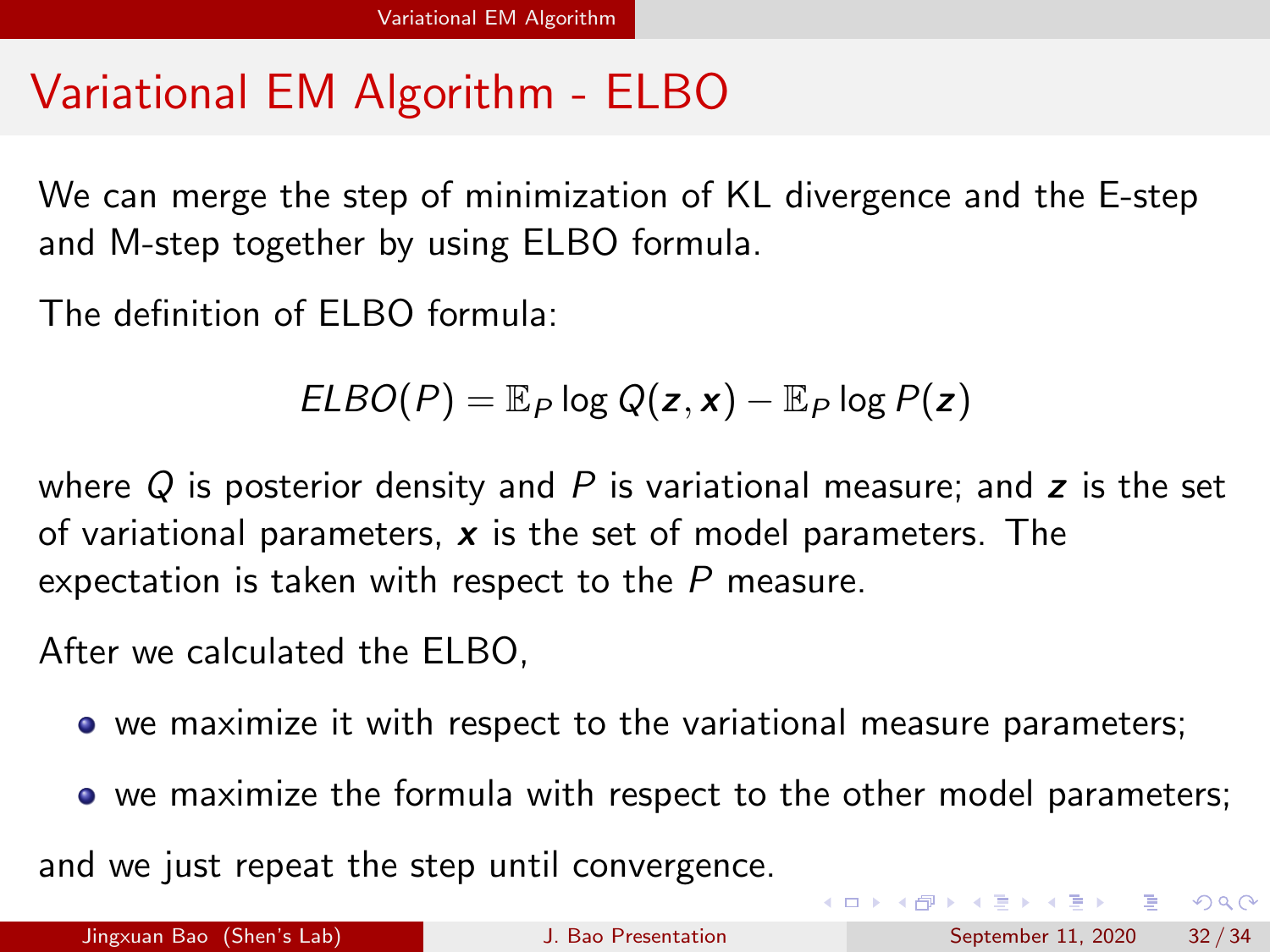### Variational EM Algorithm - Intuition of ELBO

Recall the KL divergence:

$$
D_{KL}(P||Q) = -\mathbb{E}_P \log Q(z, x) + \mathbb{E}_P \log P(z)
$$

Recall the ELBO formula:

$$
ELBO(P) = \mathbb{E}_P \log Q(z, x) - \mathbb{E}_P \log P(z)
$$

 $QQ$ 

G.

 $4$  ロ }  $4$   $\overline{m}$  }  $4$   $\overline{m}$  }  $4$   $\overline{m}$  }